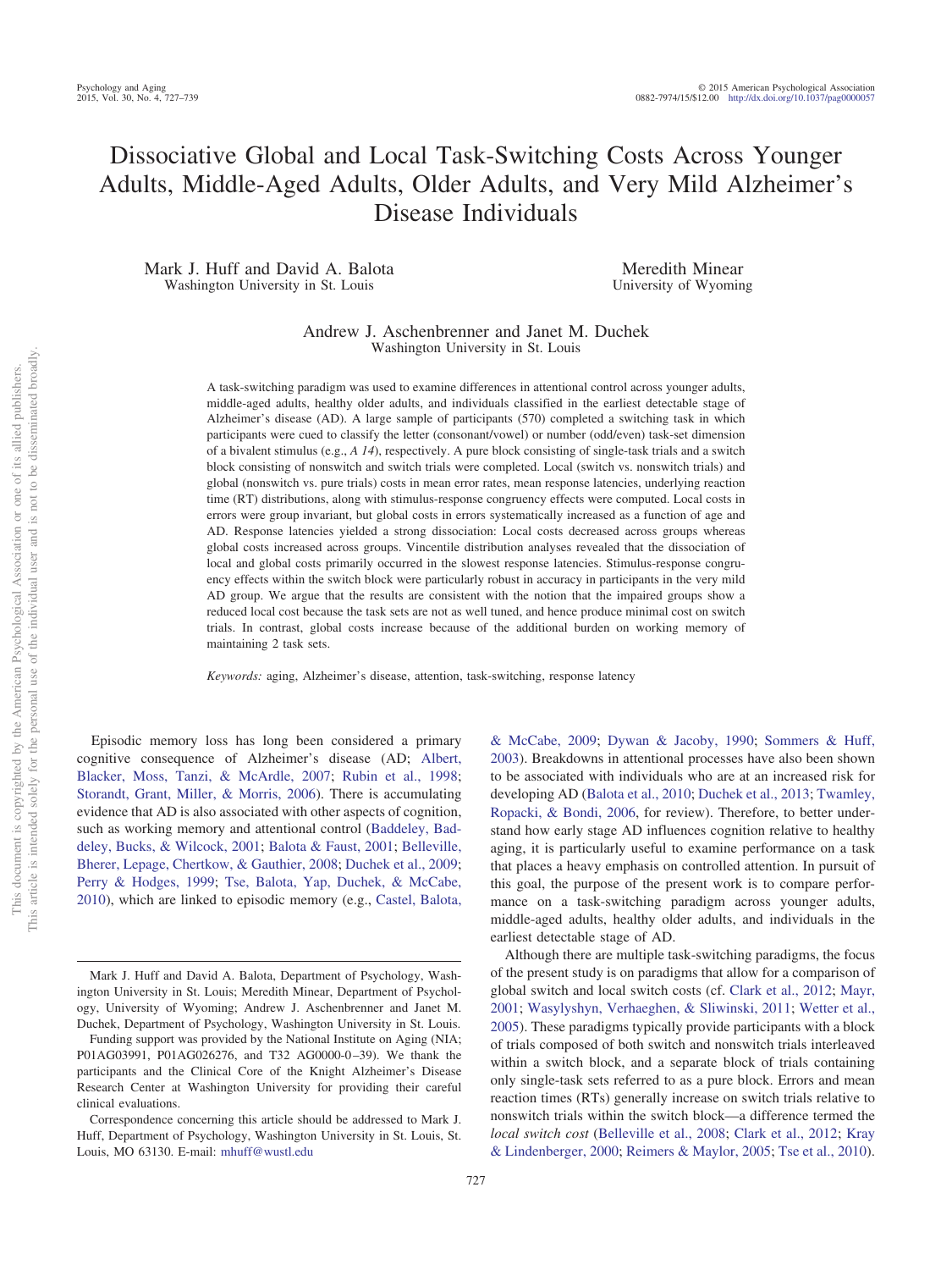A common interpretation of local switch costs is that they reflect task-set reconfiguration processes associated with changing task sets across trials [\(Rogers & Monsell, 1995\)](#page-12-10). The local switch cost can be contrasted to the *global switch cost*, or the difference in response latency and accuracy between the nonswitch trials within the switch block and pure block trials. The global switch cost is thought to reflect the cost associated with maintaining multiple task configurations within the switch block relative to a single task configuration in the pure block [\(Minear & Shah, 2008;](#page-12-11) [Wylie &](#page-12-12) [Allport, 2000\)](#page-12-12).

There is a rich literature examining task-switching components (see [Monsell, 2003;](#page-12-13) [Vandierendonck, Liefooghe, & Verbruggen,](#page-12-14) [2010,](#page-12-14) for reviews), and a critical contribution of these paradigms is the evaluation of local and global switch costs in both error rates and response latencies. The ability to successfully maintain and respond to changing task demands has been suggested to be a distinct executive process that relies upon an efficient top-down control system. This system has been argued to operate by alternating between activating one task set while simultaneously suppressing the other [\(Miyake et al., 2000\)](#page-12-15) and/or an updating process in which working memory transitions from a maintenance to an updating process in accord with the shifting task set [\(Mayr, 2001;](#page-12-6) [Mayr, Kuhns, & Hubbard, 2014\)](#page-12-16).

Although task switching has become a central paradigm to investigate attentional control systems, relatively few studies have contrasted both local and global costs to evaluate attentional differences between healthy aging and early stage AD. As an exception, [Belleville et al. \(2008\)](#page-11-3) had AD and age-matched healthy control participants complete a switch task involving separate blocks of spatial and conceptual task sets. The spatial task set required participants to read a digit presented on the left or right side of a fixation point. The conceptual task required participants to add or subtract the two digits from each other. The switch blocks pseudorandomly cued the left/right or addition/subtraction task sets every 5–9 trials. Participants completed both pure and switch blocks to calculate local and global switch costs. Relative to age-matched controls, individuals with AD produced larger local and global switch costs in both RTs and errors; however, this pattern was restricted to the left/right spatial task. For the addition/ subtraction task, only local costs in RTs were greater in individuals with AD. The increased left/right global and local costs were attributed to AD-related deficits in reconfiguring and maintaining task sets across switch block trials; however, equivalent costs of the addition/subtraction task suggest individuals with AD may show selective deficits for spatial versus conceptual mathematical tasks.

[Tse et al. \(2010,](#page-12-3) also see [Duchek et al., 2009\)](#page-11-4) also compared switch and nonswitch trial RTs for individuals with very mild AD and healthy control individuals using a bivariant consonant-vowel/ odd-even (CVOE; [Minear & Shah, 2008\)](#page-12-11) switch task, although the focus of this study was on commonalities across the Stroop, Simon, and switching tasks. In the CVOE task, a letter–number pair (e.g., *C 03*) was presented, and participants were instructed to classify either the letter as being a consonant/vowel or the number as odd/even based on a cued task set. In contrast to Belleville et al., switch and nonswitch trials varied in a predictable sequence in which task sets switched every two trials (AABBAA), a pattern known as the alternating-runs sequence (see [Rogers & Monsell,](#page-12-10) [1995\)](#page-12-10). Tse et al. found that local costs in RT were *lower* for

individuals with very mild AD than for healthy controls. Tse et al. suggested that the reduced local cost in individuals with very mild AD was because of an attentional control deficit that reduced the likelihood that these participants would suppress one of the task sets across trials, keeping both task sets relatively active as trials switched.

Though not a focus of the present study, we note briefly here that there are several methodological differences that could account for the discrepancies between [Belleville et al. \(2008\)](#page-11-3) and [Tse](#page-12-3) [et al. \(2010\).](#page-12-3) First, as noted earlier, [Belleville et al. \(2008\)](#page-11-3) presented switch and nonswitch trials that changed unpredictably every 5–9 trials, which may have increased the demand for controlled processing [\(Tornay & Milán, 2001\)](#page-12-17) resulting in a larger cost for individuals with AD. Second, as [Belleville et al. \(2008\)](#page-11-3) demonstrated by evaluating spatial and conceptual switch tasks, individuals with AD may show task-specific deficits that produce exaggerated decrements on some tasks but not others. Thus, ADrelated switch cost differences may be driven by task differences rather than more general switching effects. Finally, Belleville et al. had participants complete several practice blocks, which may have benefitted healthy controls more than individuals with AD by reducing local costs.

In contrast to the Belleville et al. study, the task sets used in CVOE switching by [Tse et al. \(2010\)](#page-12-3) required participants to classify alpha-numeric characters, and participants were not provided with extensive practice. Deficits in attentional control in advancing age and early stage AD may therefore be magnified because these individuals were not provided with additional practice that may offset performance declines. If Tse et al. are correct in suggesting that increased age and presence of AD may lead to both task sets remaining relatively active across trials (thereby producing reduced local costs), one might expect that the maintenance of activation of both task sets would come at an increased global cost for the relatively impaired individuals coupled with a reduced local switch cost. Consistent with this pattern, [Duchek et](#page-11-4) [al. \(2009\)](#page-11-4) reported an overall increased global cost and a reduced local cost in individuals with AD relative to healthy controls and younger adults, though their study focused primarily on intraindividual variability in trial responding across three attentional control tasks, instead of focusing on task-switching. Therefore, to more closely examine the local cost pattern of [Tse et al. \(2010\)](#page-12-3) and [Duchek et al. \(2009\)](#page-11-4) and to evaluate these costs within the context of global costs, the goal of the present study is to evaluate local and global costs across a broad age range of individuals including younger adults, middle-aged adults, older adults, and individuals with early stage AD, using an attentional switch task consisting of a switch block using an alternating-runs sequence and pure blocks. Moreover, to examine the nature of the global and local cost differences across groups, we also evaluated how response differences affect response time distributions, which we will now discuss.

### **RT Distribution Analyses and Switch Costs**

The vast majority of attentional tasks rely upon mean (or median) response latencies and accuracy as the primary dependent measures. However, researchers have also noted that variables can have distinct influences on underlying RT distributions which may differ as a function of age and AD status [\(Hultsch, MacDonald, &](#page-11-10)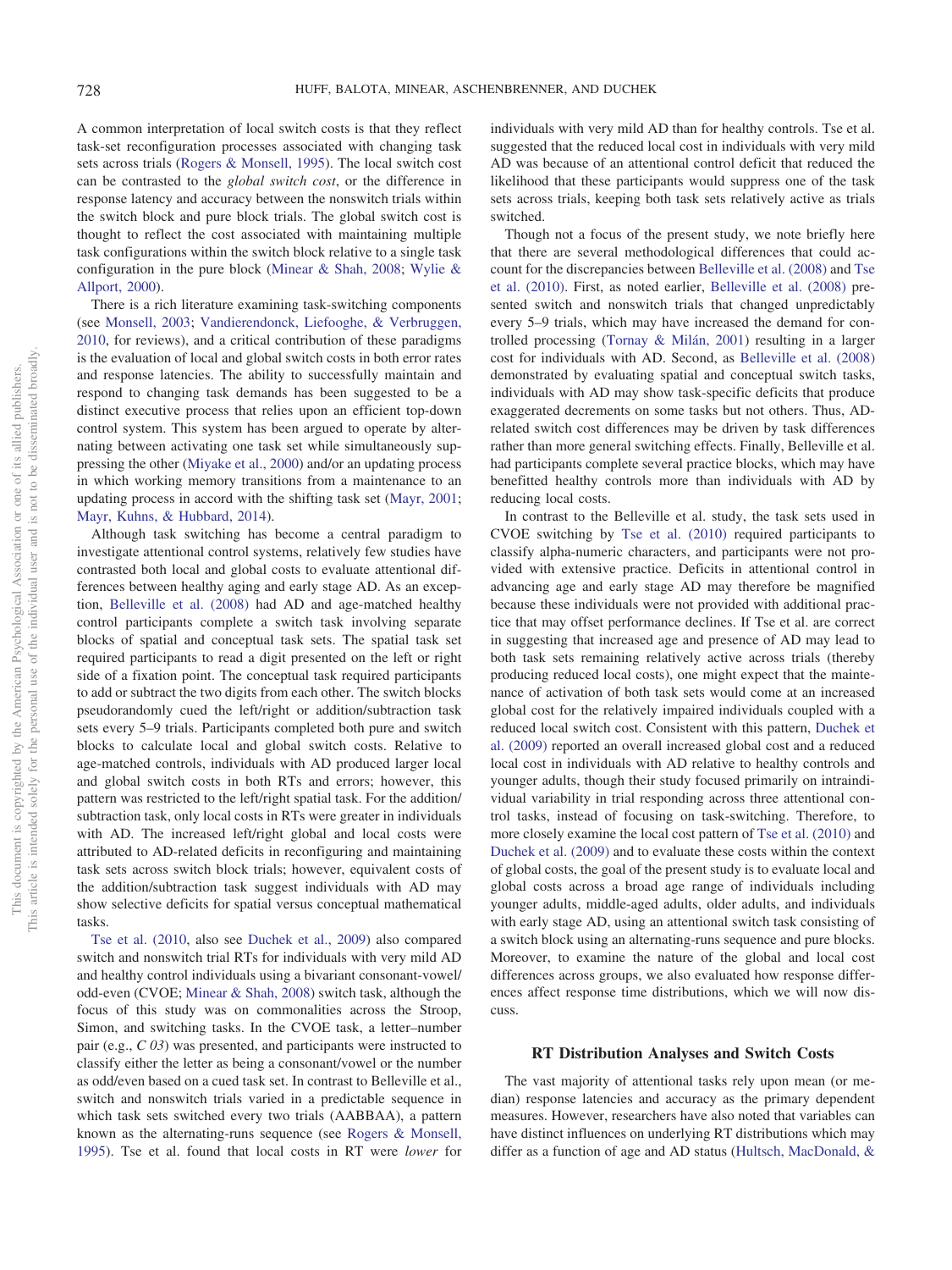[Dixon, 2002;](#page-11-10) [Hultsch, Strauss, Hunter, & MacDonald, 2008;](#page-11-11) [Spieler, Balota, & Faust, 1996;](#page-12-18) [Tse et al., 2010\)](#page-12-3). Therefore, the present study sought to more accurately characterize age- and AD-related switch costs by including a Vincentile analysis. This analysis rank orders all RTs for each trial type within each participant and groups the rank ordered data into bins containing an equal number of trials. For example, to obtain six Vincentiles, trials are ordered from fastest to slowest RTs and the first 16.67% are averaged and placed into the first bin, the second 16.67% of trials averaged into the second bin, and so on.

There is accumulating evidence that characteristics of underlying RT distributions can dissociate across young and older adults and individuals with very mild AD (see [Balota & Yap, 2011;](#page-11-12) [Castel et al., 2009\)](#page-11-5). In particular, increasing age and the presence of very mild AD is related to an exaggerated slowing in trials found in the last few bins which captures the slowest responses in the distribution [\(Tse et al., 2010\)](#page-12-3). The slowest RTs show the strongest correlations with critical constructs such as working memory capacity [\(Schmiedek, Oberauer, Wilhelm, Süss, & Witt](#page-12-19)[man, 2007;](#page-12-19) [Tse et al., 2010\)](#page-12-3). Variables or individual difference measures that influence the slowest RTs have also been attributed to lapses of attention [\(West, 1996;](#page-12-20) [West, Murphy, Armilio, Craik,](#page-12-21) [& Stuss, 2002\)](#page-12-21) or increasing demands of memory retrieval processes [\(Balota, Yap, Cortese, & Watson, 2008\)](#page-11-13). Given the sensitivity of the slow bins on multiple variables and constructs, we expect that advancing age and the presence of early stage AD would show exaggerated effects in the slowest trials in both local and global costs. In this light, the Vincentile analysis is expected to provide a novel characterization of attentional impairment in task-switching.

Although [Tse et al. \(2010\)](#page-12-3) primarily focused on ex-Gaussian analyses, they also included a Vincentile analysis on RTs in the switch block, collapsing across switch and nonswitch trials. Indeed, they found group-related differences were exaggerated in the slowest responses; however, they did not compute local switch costs for Vincentile bins. Given local switch costs show age- and AD-related differences, it is important to also determine whether exaggerated differences in the slowest responses also persist when local switch costs are calculated. Further, the absence of a pure block in Tse et al. precluded an analysis of pure trial response distributions and their comparison to nonswitch trials to examine global costs. Our study therefore included pure trial Vincentiles and calculated local and global costs to provide a comprehensive characterization of task-switching processes on RT distributions in healthy aging and in early-stage AD.

# **Congruency Effects in Errors and Response Latencies**

The CVOE task-switching paradigm also affords a comparison of trials in which a correct response to a given task set is made with the same response key (response congruent trials) versus separate keys (response incongruent trials). Specifically, vowel/even and consonant/odd responses are considered congruent trials because both stimulus dimensions mapped onto the same response key (e.g., *A 06* and *C 03*, respectively). In contrast, vowel/odd and consonant/even combinations are considered incongruent trials (e.g., *D 06*) because the stimulus dimensions were mapped onto two separate response keys. Incongruent trials are likely to create an additional response conflict because of the divergent key mappings of stimulus pairs. Researchers have shown that response conflicts in other attentional tasks such as the Simon and the Stroop-switch paradigms are particularly sensitive to age- and AD-related differences. Specifically, both errors and RTs have been shown to increase across groups when a response conflict occurs on incongruent than congruent trials [\(Castel, Balota,](#page-11-14) [Hutchison, Logan, & Yap, 2007;](#page-11-14) [Hutchison, Balota, & Duchek,](#page-11-15) [2010\)](#page-11-15). We therefore expected that errors and RTs would be greater for incongruent than congruent trials for older and individuals with very mild AD, providing a third method to characterize attentional differences across groups.

## **Present Research**

The present study included four groups of participants, including three groups of healthy adults (younger, middle-aged, and older adults) and one group of older adults who are at the earliest detectable stage of AD. It is noteworthy that the individuals with early stage AD are relatively high functioning, as reflected by their mean Mini Mental State Exam (MMSE; [Folstein, Folstein, &](#page-11-16) [McHugh, 1975\)](#page-11-16) of 26.62, though they are highly likely to display AD pathology at autopsy [\(Storandt et al., 2006\)](#page-12-1).

All participants completed three blocks of trials: two pure blocks of trials (separate consonant/vowel and odd/even blocks), followed by a switch block that used the AABBAA alternatingruns sequence. Individuals with relatively well-tuned attentional systems (i.e., younger and middle-aged adults) are expected to show reduced global costs because they are better able to maintain two task sets relative to individuals with relatively impaired attentional systems (i.e., older adults and individuals with very mild AD). However, a well-tuned system may produce an exaggerated local cost as described above. The analyses of RT distributions through Vincentile bins provide greater understanding of the nature of the group differences in local and global switch costs. Finally, by examining the congruency effects, we can further characterize the demands on attentional selection of congruent versus incongruent stimulus-response mappings within a trial during the switch block.

# **Method**

## **Participants**

A large sample of 570 individuals were recruited to participate in this study with 30 healthy younger adults, 437 nondemented healthy adults (Clinical Dementia Rating;  $CDR = 0$ ), and 104 older adults with very mild  $AD (CDR = 0.5)$ . Younger adults were recruited from Washington University Psychology Department's research pool ( $M_{\text{age}} = 20.23$ ; range = 18-22<sup>1</sup>), and the remaining participants were recruited from the Charles and Joanne Knight Alzheimer's Disease Research Center (Knight ADRC). Healthy adults were further divided into middle-aged adults (age  $\leq 67$ ;  $M_{\text{age}} = 58.08$ ; range = 30–67; 71% female) and older adults  $(\text{age} > 68; M_{\text{age}} = 75.92; \text{range} = 68-95; 57\% \text{ female}).$  Individuals with very mild AD ( $M_{\text{age}} = 75.15$ ; range = 51–94; 47%

<sup>&</sup>lt;sup>1</sup> Gender information was not collected from younger adult participants.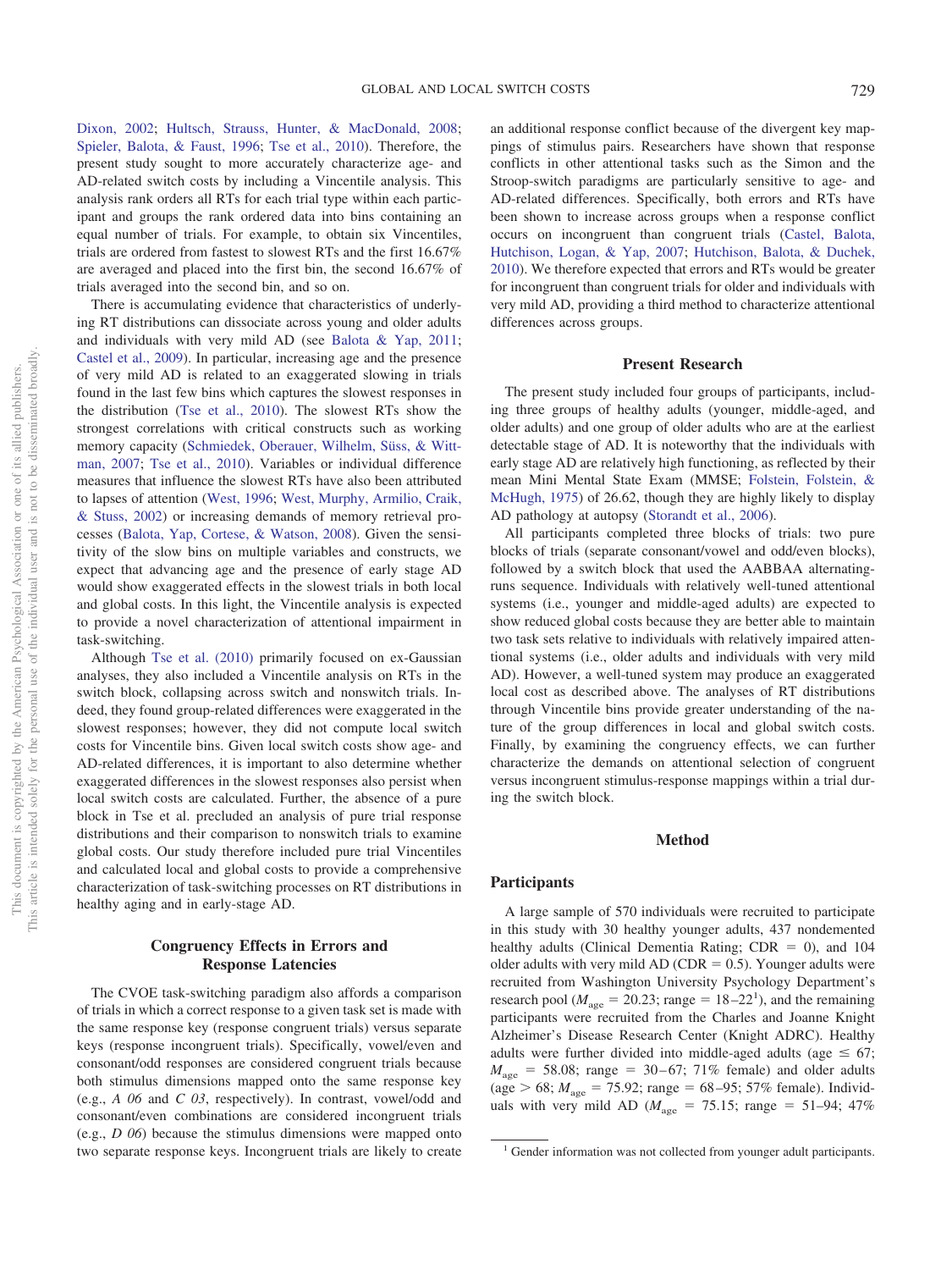female) were grouped together regardless of age (see [Table 1](#page-3-0) for age, education, and psychometric task performance for Knight ADRC participants), but overall matched the healthy older adult sample in mean age. As mentioned previously, a subset of these data (30 younger adults, 246 healthy adults, and 74 very mild AD older adults) was reported in [Tse et al. \(2010\),](#page-12-3) but pure trials were not reported. It is important to note that the current set of analyses includes a larger sample separated into three healthy groups and one very mild AD group and provides contrasts of both global and local switch costs, Vincentile analyses of these costs, and congruency effects. By separating our healthy adults into younger, middle-aged, and older adult groups (as opposed to only young undergraduates vs. old in the earlier papers), we can more clearly examine switch costs as a function of age in the present report.

Knight ADRC participants were screened for other forms of cognitive impairment (e.g., depression, hypertension, etc.) to be consistent with the criteria for "probable AD" as determined by the National Institute of Neurological and Communication Disorders and Stroke—Alzheimer's Disease and Related Disorders Association [\(McKhann et al., 1984\)](#page-12-22). Dementia ratings were assessed using the Washington University CDR scale [\(Morris, 1993\)](#page-12-23), which assesses dementia severity with CDR 0, 0.5, 1, 2, and 3, corresponding to no dementia, very mild, mild, moderate, and severe dementia, respectively. The CDR assessment encompasses a 90 min clinical interview that assesses participant functioning and gathers information from a close collateral source (e.g., family member). The CDR assesses changes in cognition and function in such domains as memory, orientation, problem solving, community involvement, and personal care. The assessment methods used permit the diagnosis of AD in individuals who may be characterized as having mild cognitive impairment elsewhere [\(Berg et al.,](#page-11-17) [1998;](#page-11-17) [Morris et al., 2001\)](#page-12-24). It is important that the reliability and validity of the diagnosis at autopsy have been quite high (93% accuracy), even for those with very mild AD [\(Storandt et al.,](#page-12-1) [2006\)](#page-12-1).

**Psychometric testing.** ADRC participants completed one of two different psychometric batteries depending on which project they were enrolled in. These batteries were completed during a separate session in which the experimenter was blind to the participant's CDR status. Included in both batteries were the MMSE [\(Folstein et al., 1975\)](#page-11-16), Animal Naming [\(Goodglass & Kaplan,](#page-11-18) [1983\)](#page-11-18), Selective Reminding [\(Buschke, 1973\)](#page-11-19), and Trial Making A (Goodglass & Kaplan) tasks. Group comparisons of these psychometric tasks are displayed in [Table 1,](#page-3-0) and task performance is in the expected direction across age groups and presence of AD.

## **Procedures**

The CVOE switching task included two sets of task instructions across trials, which differed in the required response to a letter/ number stimulus pair. On each trial, a letter-number stimulus (e.g., *D 06*) was displayed at the center of the computer screen, and participants were instructed to classify whether the letter was a consonant or vowel (CV) or if the number was odd or even (OE). Letters used were always either A, D, E, H, I, J, O, P, S, or U, in which 5 were consonants and 5 were vowels. The numbers used were randomly selected between 1 and 99 such that half of the numbers were odd and the other half were even. Letters and numbers did repeat within the pure and switch blocks with the specification that repeats did not occur on consecutive trials. Trials required participants to respond either to the letter or number and the response type was specified by a cue (either the words consonant/vowel or odd/even). Depending on the cued response type, the words consonant/vowel or odd/even were presented at the top left and right corners of the computer screen, respectively, to serve as a reminder. Participants were instructed to press the *d* key when responding either consonant or odd, and the *k* key when responding either vowel or even. Trials were such that correct responses were distributed equally between the *d* key and the *k* key. Stimuli were presented in 24-point Courier New font. Trials were presented without an intertrial delay.

Participants first completed 10 practice trials with feedback and then completed three blocks of trials. The blocks were always ordered such that the first two blocks were pure blocks and the third block was a switch block (modified from [Minear & Shah,](#page-12-11) [2008\)](#page-12-11). Each pure block contained 48 trials, and participants were only required to make responses to either the letter or the number with one pure block providing cues to respond to the letter and the other pure block providing cues to respond to the number. Pure blocks were always presented with CV trials first followed by OE trials. The switch block contained 60 trials that were presented in an alternating-runs sequence in which cues for one trial were presented successively and then switched to the other trial type successively and so forth (e.g., CV, CV, OE, OE, CV, CV). This sequencing resulted in 29 switch trials (e.g., an OE trial preceded by a CV trial) and 31 nonswitch trials (e.g., an OE trial preceded by an OE trial). Congruent and incongruent trials were presented in a pseudorandom order that was not correlated with ordering of CV/OE trials. Both the response cue and the stimulus were presented simultaneously and the stimulus remained on the computer screen until participants made a response. Participants were in-

<span id="page-3-0"></span>

| Table 1                                        |  |  |
|------------------------------------------------|--|--|
| Psychometric Statistics as a Function of Group |  |  |

| Variable/task          | Younger adults   |    | Middle-aged adults       |                    | Older adults |      | Very mild AD       |     |       |                    |     |       |
|------------------------|------------------|----|--------------------------|--------------------|--------------|------|--------------------|-----|-------|--------------------|-----|-------|
|                        | $\boldsymbol{M}$ | Ν  | <b>SD</b>                | M                  | Ν            | SD   | M                  | Ν   | SD    | M                  | Ν   | SD    |
| Age (years)            | 20.23            | 30 | 1.01                     | 58.08 <sub>b</sub> | 217          | 7.35 | $75.92_c$          | 219 | 5.90  | 75.15 <sub>c</sub> | 104 | 7.74  |
| Education (years)      |                  |    |                          | 15.95.             | 208          | 2.45 | 15.33 <sub>b</sub> | 214 | 2.80  | 14.95 <sub>b</sub> | 104 | 2.84  |
| Mini Mental State Exam |                  |    |                          | 29.32.             | 208          | 1.04 | 28.66 <sub>b</sub> | 213 | 1.41  | $26.62_c$          | 104 | 3.12  |
| Selective reminding    |                  |    | $\overline{\phantom{a}}$ | 32.68.             | 208          | 5.84 | 29.28 <sub>b</sub> | 214 | 5.64  | 20.46              | 96  | 9.00  |
| Animal fluency         |                  |    | _                        | 23.34,             | 207          | 5.86 | 19.76 <sub>b</sub> | 214 | 5.71  | 16.23              | 104 | 5.67  |
| Trail Making A         |                  |    |                          | 26.84.             | 207          | 9.32 | 34.85 <sub>b</sub> | 214 | 11.69 | 43.93 <sub>c</sub> | 104 | 23.52 |

Note. AD = Alzheimer's disease. Very mild AD = Clinical Dementia Rating 0.5 status. Values within each row with different subscripts differ significantly ( $p < .05$ , two-tailed).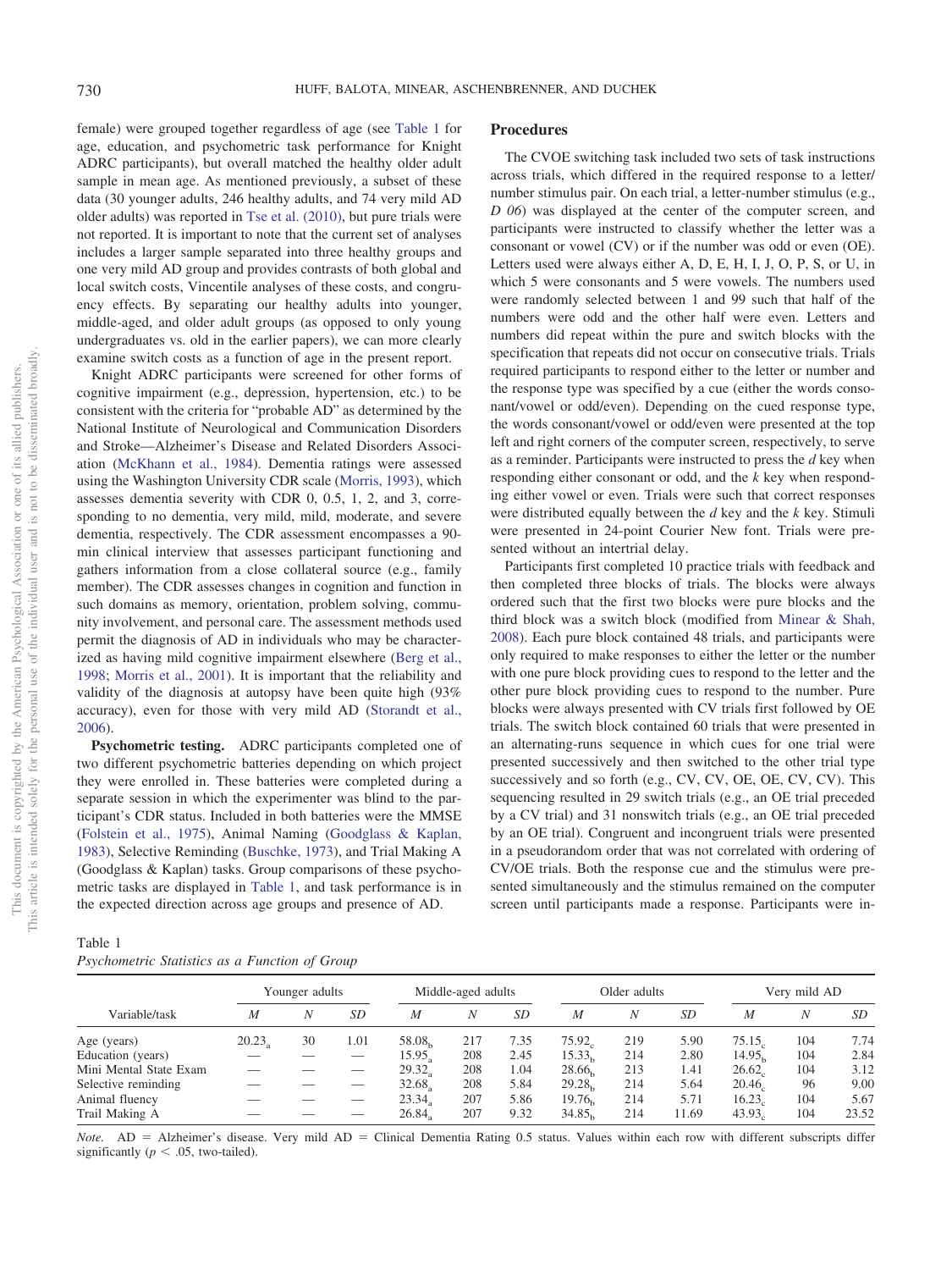structed to respond as quickly as possible without compromising accuracy. In addition, on the switch block, participants were instructed before the block about the order of the trials (i.e., the alternating-runs sequencing). The task was presented using E-Prime software [\(Schneider, Eschman, & Zuccolotto, 2002\)](#page-12-25) on a CRT-VGA monitor, and participants were tested individually. No participants reported issues with being able to see the CV/OE stimuli.

## **Results and Discussion**

For all results reported, statistical significance was set at  $p < .05$ two-tailed, unless otherwise noted. Effect sizes of  $\eta_p^2$  are reported for significant *F* tests and Cohen's *d* for significant *t* tests. For all RT analyses, only correct trials were utilized. To avoid the analyses being unduly influenced by extreme scores, RT outliers were defined as RTs less than 200 ms (likely anticipation RTs), greater than 10,000 ms (likely off-task RTs), and those above or below 3 *SD*s of each participant's mean. The RT trimming procedure eliminated 1% or less of trials within pure blocks across groups, 2.0%, 2.7%, 4.7%, and 7.5% of nonswitch trials for younger, middle-aged, older, and individuals with very mild AD, respectively, and 7.5%, 4.9%, 4.9%, and 6.1% of switch trials from those same groups. Because errors and extreme RTs were eliminated from all RT analyses, there were two missing cells for two participants in the older adult group. These missing cells were very rare, but are responsible for the very slight differences in degrees of freedom reported in analyses of error rates and RTs.

In the following analyses, we first examine the errors, mean RTs, and *z*-transformed RTs (to control for group-related slowing, see [Faust, Balota, Spieler, & Ferraro, 1999\)](#page-11-20) as a function of group and trial type followed by a group comparison of global and local switch costs. As noted, local costs were calculated by subtracting nonswitch trial responses from switch trial responses within the switch block. Global switch costs were calculated by subtracting pure trial responses from nonswitch trial responses within the switch block. Mean Vincentiles for each group of participants were then plotted to produce the RT distribution profile for each participant group as a function of condition. Finally, congruency effects are reported which reflect either congruent or incongruent cross-trial response mapping in the switch block.

## **Errors**

Error percentages as a function of trial type and group are displayed in [Figure 1.](#page-4-0) Error rates were greatest in the switch (12.0%) relative to nonswitch trials (4.8%), which in turn, were greater than the pure trials (3.0%). In addition, errors increased across the young (3.5%), middle (3.8%), older (6.7%), and very mild AD (12.3%) groups. These patterns were confirmed by significant main effects of trial type,  $F(2, 1, 132) = 193.67$ ,  $MSE =$ 35.6,  $\eta_p^2 = .26$ , and group,  $F(3, 566) = 45.64$ ,  $MSE = 117.46$ ,  $\eta_p^2$  = .20. These main effects were qualified by a significant interaction,  $F(6, 1, 132) = 8.89$ ,  $MSE = 35.61$ ,  $\eta_p^2 = .05$ , which reflected a larger increase in errors on nonswitch and switch trials for older adults and very mild AD individuals than younger and middle-aged adults. Specifically, post hoc comparisons revealed that for younger and middle-aged adults, errors on pure and nonswitch trials were equivalent,  $t_s < 1.83$ ,  $p_s > .08$ , but increased



<span id="page-4-0"></span>*Figure 1.* Mean percentage errors as a function of pure, nonswitch, and switch trials for each group (top) and local and global costs as a function of group (bottom). Local cost is calculated as the error percentage on switch trials minus the error percentage on nonswitch trials. Global cost is calculated as the error percentage on nonswitch trials minus the error percentage on pure trials. Error bars indicate *SEM*s. AD = Alzheimer's disease.

across nonswitch and switch trials,  $ts > 12.97$ ,  $ds > 3.25$ . For older and individuals with very mild AD, errors increased sharply across pure, nonswitch, and switch trials, all  $ts > 3.52$ ,  $ds > 0.26$ .

**Local and global switch costs in errors.** As shown in the bottom panel of [Figure 1,](#page-4-0) no differences occurred in local costs in errors rates across groups,  $F \leq 1$ . However, a group effect was found in global costs,  $F(3, 566) = 14.77$ ,  $MSE = 67.21$ ,  $\eta_p^2 = .07$ . Post hoc comparisons revealed that global costs were equivalent among younger adults  $(-0.8\%)$ , middle-aged adults  $(-0.2\%)$ , and older adults  $(2.1\%)$ , all  $ts < 1.81$ ,  $ps > .07$ . However, global costs were greater for individuals with very mild AD (6.1%), relative to all other groups,  $ts > 2.78$ ,  $ds > 0.48$ .

## **Mean RT**

As displayed in the top panel of [Figure 2,](#page-5-0) participants were faster to respond to pure trials followed by nonswitch and switch trials. As expected, there were also group differences in overall response latencies, with the individuals with very mild AD producing the slowest responses. These patterns were confirmed by main effects of trial type,  $F(2, 1, 128) = 741.09$ ,  $MSE = 195,252$ ,  $\eta_p^2 = .57$ , and group,  $F(3, 564) = 80.39$ ,  $MSE = 1,038,148$ ,  $\eta_p^2 =$ .30. Also a significant interaction was found,  $F(6, 1, 128) = 33.96$ ,  $MSE = 6,629,876$ , because of an exaggerated increase in mean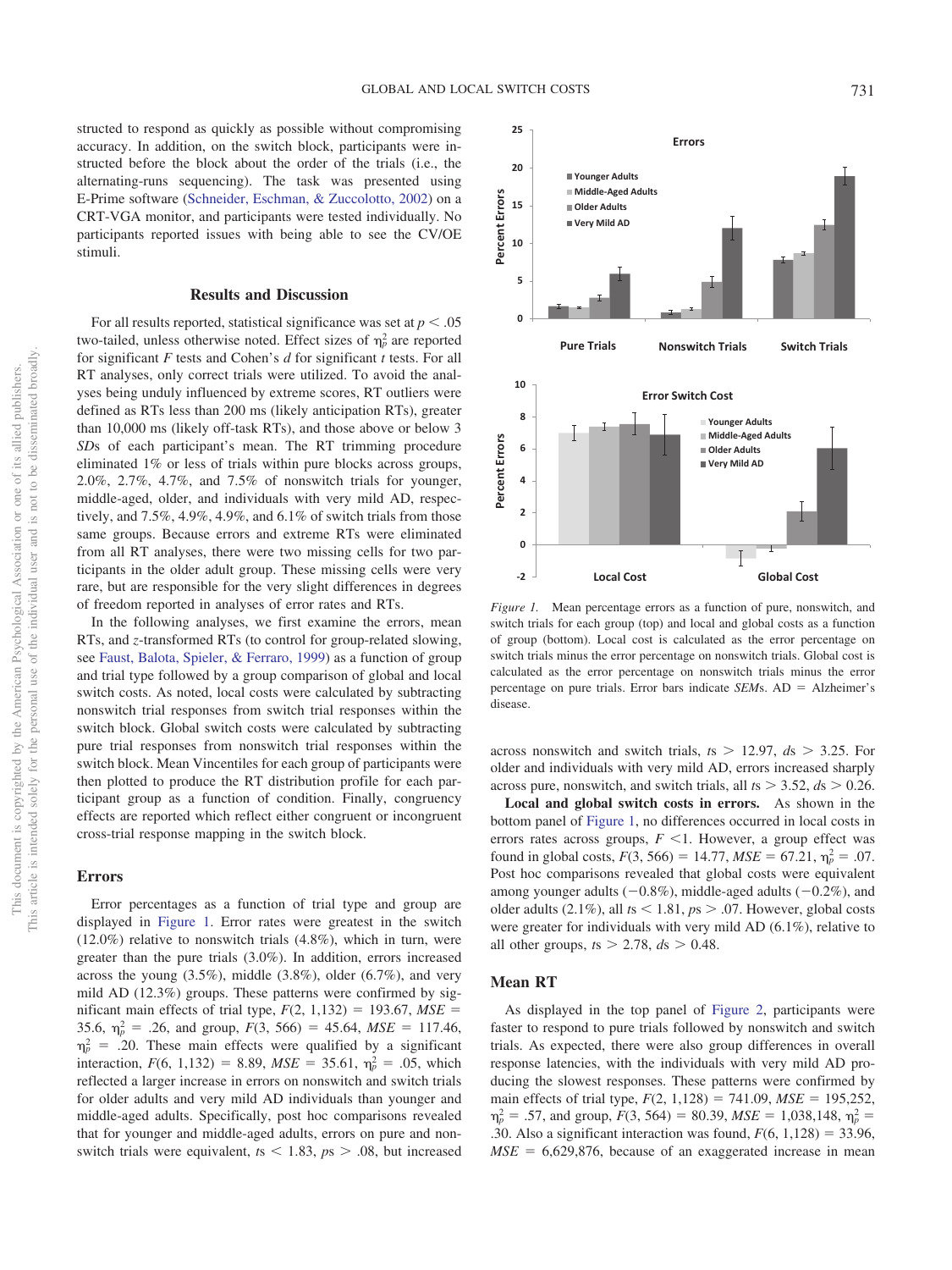**-1 -0.5**

**0.8 1.0 1.2 1.4 1.6 1.8**

<span id="page-5-1"></span> $AD = Alzheimer's disease$ .

**0 0.5**

**1**

**Z-Transformed RT**

Z-Transformed RT

**1.5 2**

**Younger Adults Middle-Aged Adults Older Adults Very Mild AD**

<span id="page-5-0"></span>*Figure 2.* Mean reaction time (RT) for pure, nonswitch, and switch trials from each group (top) and mean RT local and global costs as a function of group (bottom). Local cost is calculated as the RT for switch trials minus the RT for nonswitch trials. Global cost is calculated as the RT for nonswitch trials minus the RT for pure trials. Error bars indicate *SEM*s.  $AD = Alzheimer's disease.$ 

RTs for older and individuals with very mild AD compared with young and middle-aged adults, for trials in the switch block relative to the pure block, all  $ts > 4.42$ ,  $ds > 0.21$ .

**Local and global switch costs in mean RT.** As shown in the bottom panel of [Figure 2,](#page-5-0) local switch costs appeared to be greatest for younger adults, followed by middle-aged adults, older adults, and individuals with very mild AD. This decrease was confirmed by a significant one-way ANOVA,  $F(3, 564) = 13.00$ ,  $MSE =$ 2,617,589,  $\eta_p^2 = 0.07$ . Post hoc comparisons revealed that local costs were only numerically greater for younger adults than middle-aged adults,  $t(245) = 1.38$ ,  $SEM = 37.24$ ,  $p = .17$ , and marginally greater for younger adults than older adults,  $t(246)$  = 1.70, *SEM* = 41.49,  $p = .09$ ,  $d = 0.22$ . Local costs were similarly equivalent between middle-aged and older adults,  $t(433) = 1.46$ ,  $SEM = 29.42$ ,  $p = .15$ , however, local costs in these three groups were all greater than the individuals with very mild AD,  $t_s > 4.12$ ,  $ds > 0.46$ .

Turning to global switch costs—the response difference between nonswitch trials in the switch block and pure trials—the opposite pattern was found. Younger adults actually showed the *smallest* global switch cost which increased across middle-aged, older adults, and individuals with very mild AD,  $F(3, 564) =$ 

46.33,  $MSE = 23,321,652, \eta_p^2 = .20$ . Global costs increased significantly across younger, middle-aged, and older adults, *t*s 6.24,  $ds > 0.79$ , but were similarly equivalent between older adults and individuals with very mild AD,  $t(319) = 1.49$ , *SEM* = 72.81,  $p = .14$ .

## **Standardized Response Latencies**

One needs to be cautious in interpreting the effects of variables when mean response latency varies dramatically across groups. Hence, we also report a *z* transformation on raw RTs to control for group-related processing speed differences (see [Faust et al., 1999\)](#page-11-20) in which response latencies were converted to *z* scores separately for each individual based on their mean and standard deviation across trial types. [Figure 3](#page-5-1) (top panel) summarizes participants' *z*-transformed RTs for each of the three trial types for each of the groups. Responses were fastest on pure trials followed by nonswitch and switch trials, a pattern confirmed by a main effect of trial type,  $F(2, 1, 128) = 1,888.84, MSE = .12, \eta_p^2 = .77$ . An effect of group was also found,  $F(3, 564) = 9.77$ ,  $MSE = .06$ ,  $\eta_p^2 = .05$ , revealing a quadratic pattern in which *z* scores increased from younger adults to middle-aged adults and older adults, then decreased for very mild AD. The Group  $\times$  Trial Type interaction was highly significant,  $F(6, 1,128) = 46.05$ ,  $MSE = .12$ ,  $\eta_p^2 = .20$ ,

**Z-RT**

**Z-Transformed RT** Z-Transformed RT **0.6 0.4 0.2 0.0 Local Cost Global Cost** *Figure 3. z*-transformed reaction time (RT) for pure, nonswitch, and switch trials from each group (top) and mean RT local and global costs as a function of group (bottom). Local cost is calculated as the RT for switch trials minus the RT for nonswitch trials. Global cost is calculated as the RT for nonswitch trials minus the RT for pure trials. Error bars indicate *SEM*s.

**Pure Trials Nonswitch Trials**

**Z-RT Costs**

**Younger Adults Middle-Aged Adults Older Adults Very Mild AD**

**Switch Trials**

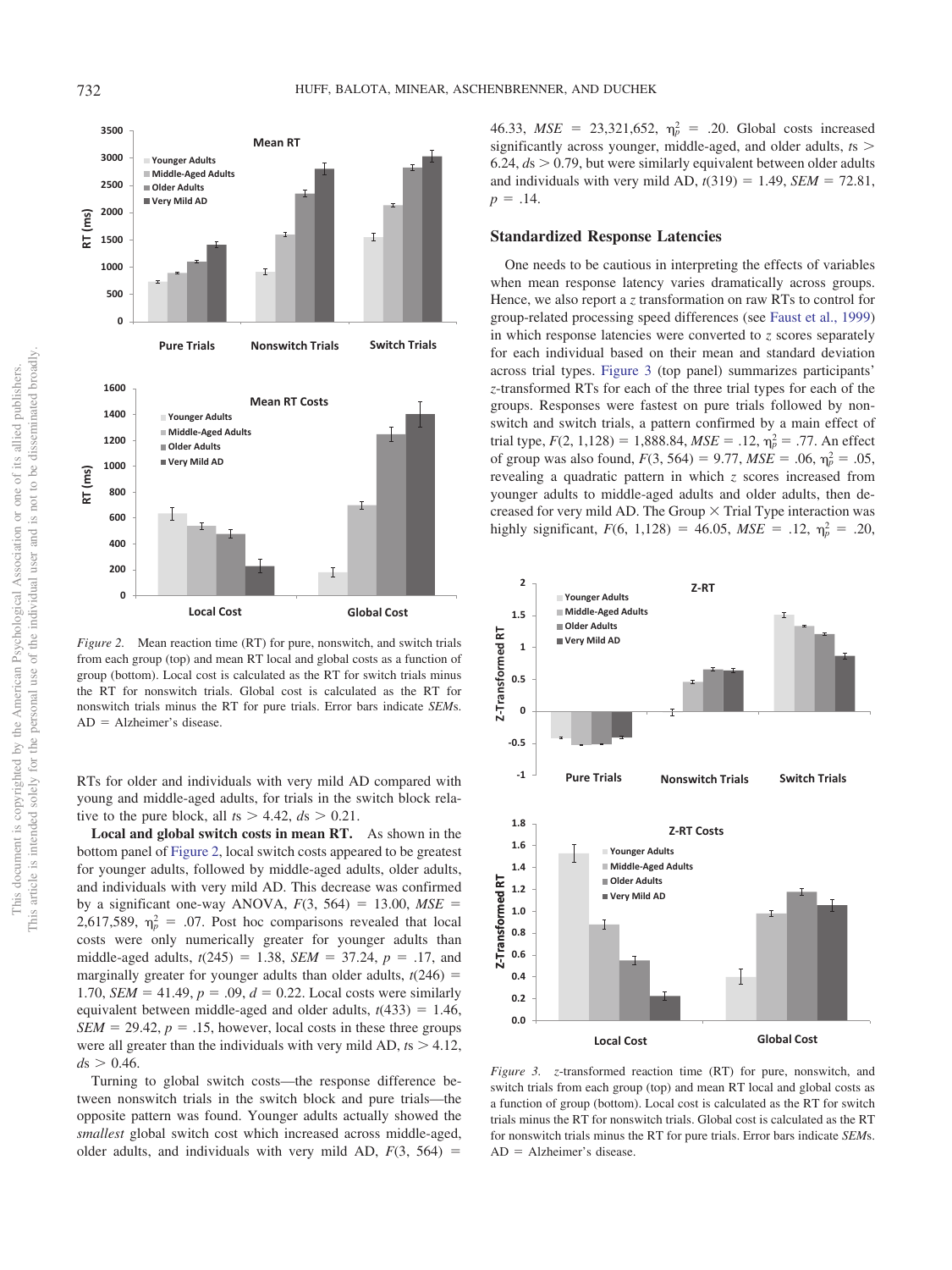showing that for pure trials, *z* scores decreased across younger adults, middle-aged adults, and older adults, but increased for very mild AD. Confirming this pattern, pure trial responses for younger adults were equivalent to very mild AD,  $t < 1$ , as were middleaged adults and older adults,  $t < 1$ , and all other comparisons differed reliably,  $ts > 4.50$ ,  $ds > 0.57$ . For nonswitch trials, *z* scores showed a linear increase across groups, though older adults were equivalent to very mild AD,  $t < 1$ , all other  $ts > 3.80$ ,  $ds > 0.42$ . For switch trials however, *z* scores were greatest for younger adults and showed a linear decrease across the remaining groups, all  $t_s > 3.75$ ,  $ds > 0.47$ .

**Local and global switch costs in** *z* **scores.** Local and global switch costs in *z* scores for each of the groups are displayed in [Figure 3](#page-5-1) (bottom panel). Consistent with the mean RT costs described above, local costs were largest for younger adults and decreased across middle-aged, older and very mild AD groups. This pattern was confirmed by a one-way analysis of variance  $(ANOVA)$ ,  $F(3, 564) = 61.28$ ,  $MSE = .30$ ,  $\eta_p^2 = .25$ , and corresponding post hoc comparisons, all  $ts > 5.17$ ,  $ds > 0.57$ .

Turning to the global costs, the pattern was in the opposite direction: Response costs were smallest for younger adults, increased for middle-aged and older adults, then decreased slightly for individuals with very mild AD—a pattern confirmed by a separate one-way ANOVA,  $F(3, 564) = 21.86$ ,  $MSE = .25$ ,  $\eta_p^2 =$ .10. Post hoc comparisons confirmed that global costs increased between younger adults and middle-aged adults,  $t(245) = 6.30$ ,  $SEM = .05$ ,  $d = 0.80$ , between middle-aged adults and older adults,  $t(433) = 4.09$ ,  $SEM = .03$ ,  $d = 0.39$ , but decreased marginally between older adults and individuals with very mild AD,  $t(319) = 1.95$ ,  $SEM = .04$ ,  $p = .05$ ,  $d = 0.22$ . Global costs were equivalent between middle-aged adults and individuals with very mild AD,  $t(318) = 1.15$ ,  $SEM = .05$ ,  $p = .25$ . Thus, after controlling for general slowing, there is a large and systematic decrease in local costs across groups, however global costs increased primarily between the younger, middle-aged, and older adults with a slight decrease in global costs for individuals with very mild AD relative to older adults. Of course, this slight decrease in global costs for the very mild AD in *z*-transformed response latencies comes with a considerable increased global cost in error rates as noted previously.

## **Vincentile Plots**

[Figure 4](#page-6-0) displays the Vincentile plots separated by trial type for the four groups of participants. RTs used to construct the plots were the same RTs used in the mean RT analyses reported above (i.e., the same outliers were removed). As can be seen, RTs increased across bins, were lowest for pure trials followed by nonswitch trials and switch trials, and were lowest for younger adults followed by middle-aged, older, and individuals with very mild AD. These patterns were all confirmed by significant effects of bin,  $F(5, 5,620) = 1,069.70$ ,  $MSE = 60,210$ ,  $\eta_p^2 = .66$ , trial type,  $F(2, 5{,}620) = 738.01$ ,  $MSE = 60{,}210$ ,  $\eta_p^2 = .57$ , and group,  $F(3, 562) = 78.47$ ,  $MSE = 6,132,434$ ,  $\eta_p^2 = .20$ . In addition, the analyses yielded a reliable three-way Bin  $\times$  Trial Type  $\times$  Group interaction,  $F(30, 5,620) = 15.55$ ,  $MSE = 60,210$ ,  $\eta_p^2 = .08$ . This interaction revealed that the increase in RT across the distribution was steeper as age increased and with the presence of AD, particularly for nonswitch and switch trials relative to pure trials.



<span id="page-6-0"></span>*Figure 4.* Mean RT Vincentile bin data points and standard errors for pure, nonswitch, and switch trials. Error bars indicate *SEM*s.

**Local and global switch costs.** Local and global switch costs for each of the Vincentile bins are presented in [Figure 5.](#page-7-0) An interesting dissociation was found between local and global costs across bins and groups. Beginning with local costs, younger adults showed an increased cost across bins,  $F(5, 145) = 12.28$ ,  $MSE =$ 29,687,  $\eta_p^2 = .30$ , middle-aged adults showed an increased cost in the first few bins followed by a decrease across remaining bins,  $F(5, 1,080) = 27.26$ ,  $MSE = 46,559$ ,  $\eta_p^2 = .11$ , older adults showed a similar increased cost in the first few bins followed by a decrease across in the final bins,  $F(5, 1,075) = 17.79$ ,  $MSE =$ 212,777,  $\eta_p^2 = .08$ , and individuals with very mild AD produced a general decreased cost beginning with the second bin,  $F(5, 510) =$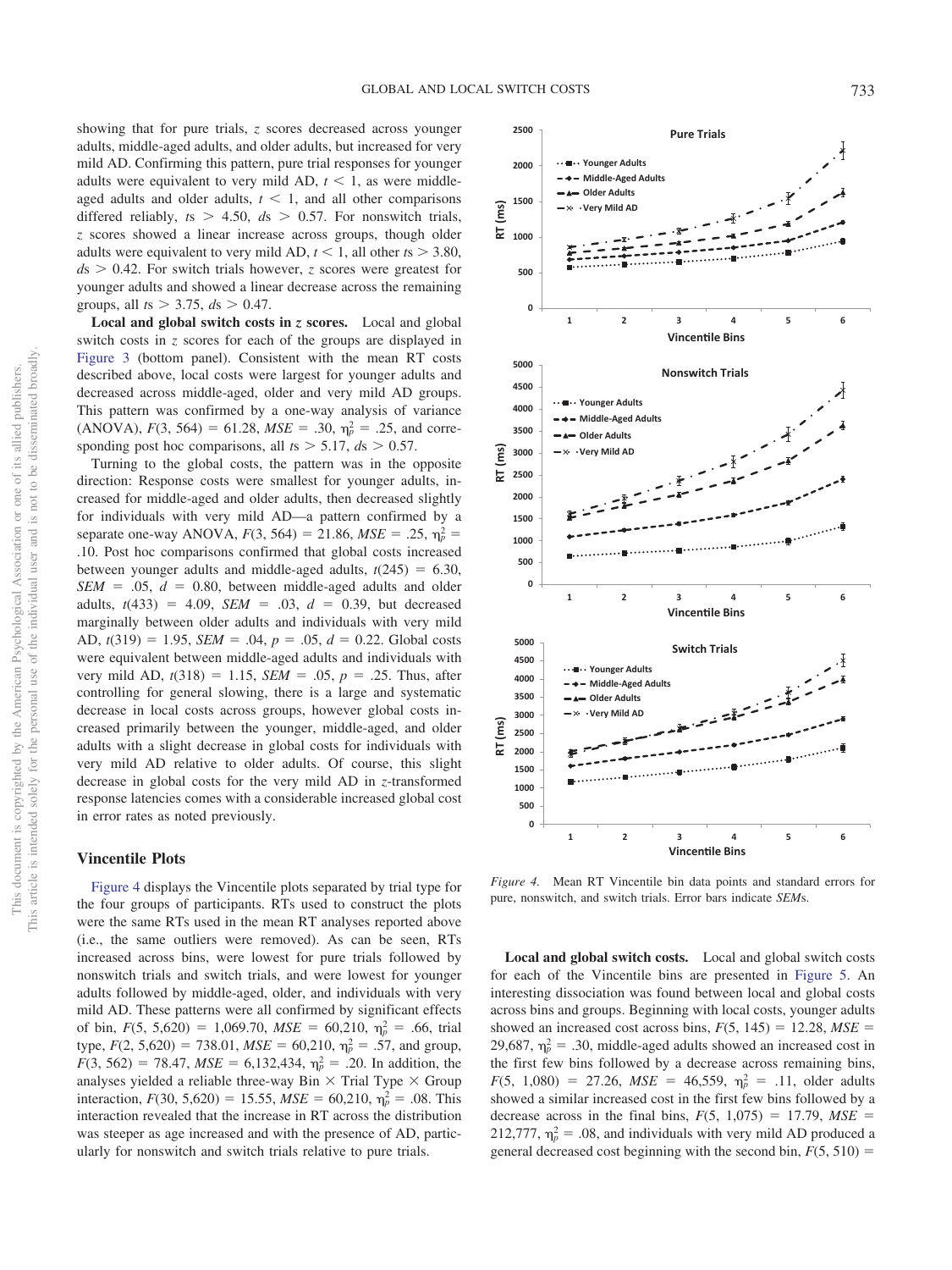<span id="page-7-0"></span>*Figure 5.* Local and global Vincentile costs for each group in mean raw reaction times (RTs). Error bars indicate *SEM*s. AD = Alzheimer's disease.

6.19,  $MSE = 178,299$ ,  $\eta_p^2 = .06$ . Group differences in these local costs across bins were confirmed by a significant Group  $\times$  Bin interaction,  $F(15, 2,810) = 4.28$ ,  $MSE = 98,374$ ,  $\eta_p^2 = .02$ . As shown, group dissociations were more pronounced in the slowest bins.

Turning to global costs, both younger and middle-aged adults showed relatively gradual increases across bins,  $F(5, 145)$  = 23.91,  $MSE = 16{,}021$ ,  $\eta_p^2 = .46$ , and  $F(5, 1{,}080) = 385.97$ ,  $MSE = 53,746$ ,  $\eta_p^2 = .64$ , respectively, whereas this increase becomes steeper for older adults,  $F(5, 1,085) = 296.97$ ,  $MSE =$ 178,444,  $\eta_p^2 = .58$ , and individuals with very mild AD,  $F(5)$ , 510) = 116.90,  $MSE = 294,898$ ,  $\eta_p^2 = .53$ . The Group  $\times$  Bin interaction was once again significant,  $F(15, 2,820) = 23.22$ ,  $MSE = 143,397$ ,  $\eta_p^2 = .11$ , demonstrating that costs are more pronounced in the slowest Vincentiles—a pattern consistent with local costs.

Taken together, these patterns suggest a clear dissociative effect for local and global costs in response time distributions. Specifically, for the more impaired participants, local costs were more likely to decrease across Vincentiles, whereas, global costs were more likely to increase across Vincentiles. It is important to note that such a dissociative pattern in Vincentiles cannot be because of general slowing since the slower response latencies in the more impaired groups, compared with the less impaired groups, actually produce *increasing* global costs, but *decreased* local costs.2 In addition, our finding that costs show greater group dissociations in the slowest bins is consistent with other RT distributional studies (e.g., [Hultsch et al., 2002;](#page-11-10) [Spieler et al., 1996\)](#page-12-18), that show attentional processes are particularly sensitive to the slowest RTs.

#### **Congruency Effects**

**Congruency effects in errors.** To further evaluate attentional differences across groups, switch block trials were further divided into congruent (e.g., *A 06*, vowel/even responses mapped to the same key) and incongruent responses (e.g., *D 06*, consonant/even responses mapped to separate keys), with the difference between these two trial types reflecting a congruency effect. Congruency effects for both errors and RTs are presented in [Figure 6.](#page-8-0) As shown in the top panel, congruency effects were greater on nonswitch and switch trials and these effects were particularly large in older adults and more so for individuals with very mild AD. These patterns were confirmed by significant effects of trial type, *F*(2,  $1,128$ ) = 30.82, *MSE* = .01,  $\eta_p^2$  = .05, group,  $F(3, 564)$  = 31.99,  $MSE = .01$ ,  $\eta_p^2 = .15$ , and a significant interaction,  $F(6, 1, 128) =$ 12.52,  $MSE = .01$ ,  $\eta_p^2 = .06$ . Planned comparisons indicated that for younger adults, congruency effects did not differ between trial types, *, and middle-aged adults showed an increase in switch* trials relative to pure and nonswitch trials,  $t_s > 3.50$ ,  $ds > 0.28$ , which in turn, did not differ,  $t < 1$ . In contrast, older and individuals with very mild AD showed an increase across pure, nonswitch, and switch trials, all  $ts$  > 2.55,  $ds$  > 0.20, with the exception that for older adults, pure and nonswitch trials did not differ,  $t < 1$ . Therefore, congruency effects in errors become exaggerated for older adults and individuals with very mild AD.

**Congruency effects in mean RTs and** *z* **scores.** Congruency effects for RTs were calculated in an identical fashion as errors.<sup>3</sup> The effects of trial type and group appear to be relatively similar across groups, as reflected by nonsignificant main effects of congruency, group, and a nonsignficant interaction between congruency and group, all  $F_s < 1.01$ . Similar analyses were conducted on *z* scores and yielded an identical pattern.

## **General Discussion**

The primary purpose of the present research was to examine local and global switch costs using an attentional-switch task to characterize differences in attentional processes in younger adults, middle-aged adults, healthy older adults, and individuals with very mild AD. Comparisons between local and global costs allowed for an assessment of different hypothesized processes involved in



<sup>2</sup> To control for general slowing, we also conducted *z*-transformed analyses on the Vincentile data, and the same patterns of main effects were observed. It is important that the Group  $\times$  Vincentile Bin interactions for both local,  $F(15, 2,810) = 8.28$ ,  $MSE = .11$ ,  $\eta_p^2 = .04$ , and global costs,  $F(15, 2,810) = 6.32$ ,  $MSE = .09$ ,  $\eta_p^2 = .03$ , revealed the same patterns as

the raw RT data reported.<br><sup>3</sup> Because the CV pure block was completed before the OE pure block, participants would not know of the OE mappings when completing the pure block. Given this ordering, it is possible that congruency effects may not occur in the CV block though we find this unlikely given that RT congruency effects were not found even when participants were actively switching between two task sets. Therefore, it is unlikely that prior exposure of an inactive task set is inducing a congruency effect on the OE pure block. To be consistent with other pure block analyses, we collapse across both pure blocks.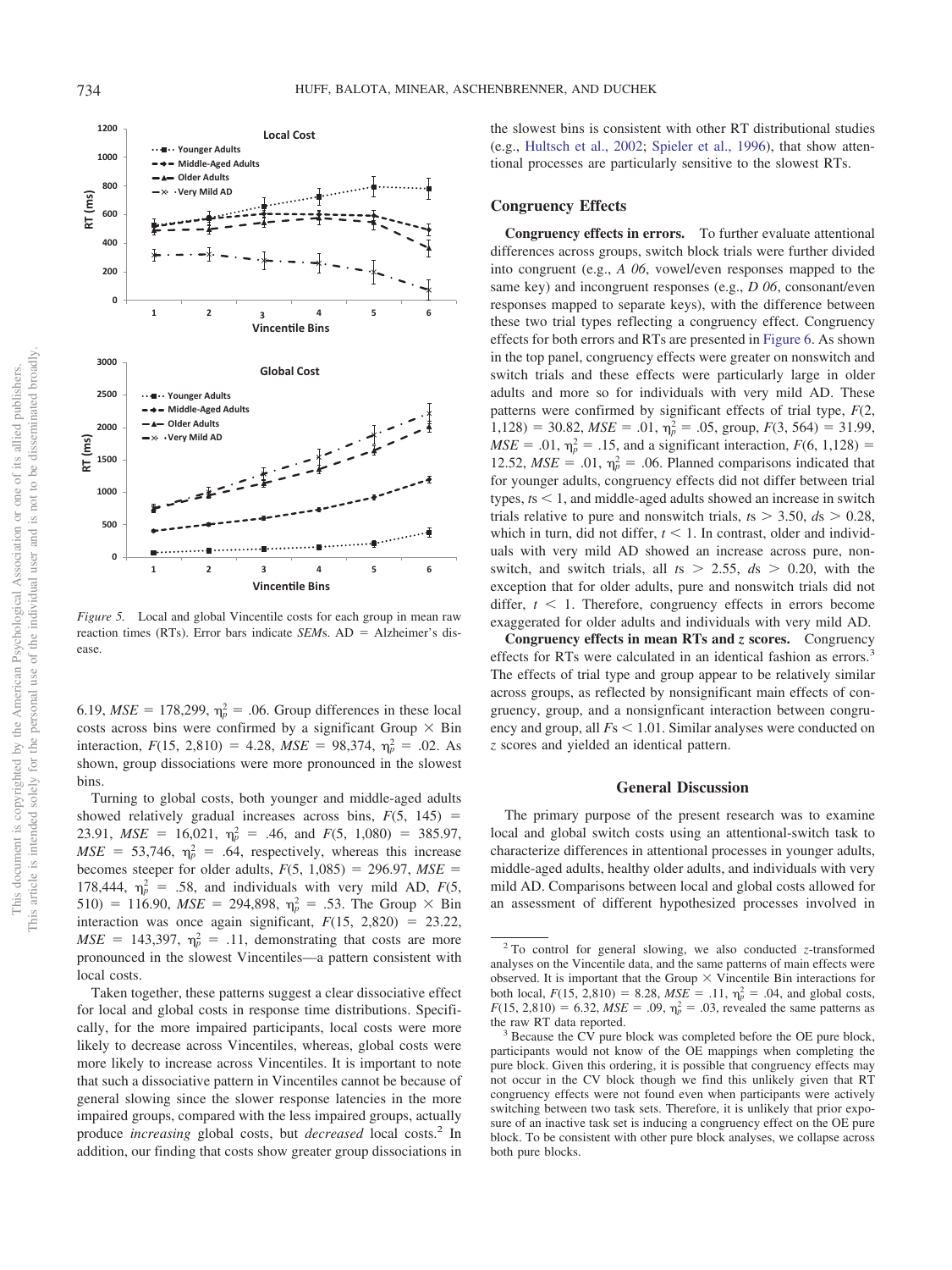

<span id="page-8-0"></span>*Figure 6.* Congruency effect for errors (top), mean reaction time (RT; middle), and *z*-transformed RT (bottom) for pure, nonswitch, and switch trials as a function of group. Congruency effects are calculated as incongruent trials minus congruent trials. Error bars indicate *SEM*s. AD - Alzheimer's disease.

task-switching. Local costs were measured by comparing switch and nonswitch trials presented in the switch block which evaluated performance differences when the task set from the preceding trial changed or remained the same. Global costs were measured by comparing single-task trials in the pure block to nonswitch trials in the switch block to evaluate performance when two task sets (vs. one) are maintained.

Our study sought to provide a comprehensive evaluation of global and local switch costs across age groups and individuals with very mild AD. We note that [Duchek et al. \(2009\)](#page-11-4) reported a similar dissociation between local and global costs and [Tse et al.](#page-12-3) [\(2010\)](#page-12-3) examined underlying RT distribution characteristics in local costs. We depart from these earlier works that focused on intraindividual variability (i.e., [Duchek et al., 2009\)](#page-11-4) and RT distribution characteristics in three *different* tasks (i.e., [Tse et al.,](#page-12-3) [2010\)](#page-12-3) by focusing on global- and local-switch costs, their corresponding response distribution profiles, and congruency effects across groups. The data set reported here provided a much larger sample than used in previous studies, which allowed for a crosssectional analysis of individuals over the life span (i.e., separating healthy adults into younger, middle-aged, and older adults). These groups increase our precision of detecting age-related and ADrelated task-switching differences given the three healthy adult groups were taken from different age ranges and the very mild AD group was age-matched to the older adult group. Multiple characteristics of performance were measured including error rates, raw and transformed response latencies, and characteristics of underlying RT distributions for each of the trial types which all focused on local and global switch costs. Finally, we also evaluated response congruency effects which reflect the consistency of the stimulus mapping to the same or different response keys to provide a more complete picture of attentional differences between groups— differences we discuss in turn.

#### **Global and Local Switch Costs**

Our results showed that, across groups, local and global costs produced dissociative effects in mean error rates and response latencies. For errors, local costs were equivalent across groups; however, for global costs, error rates were lowest for younger adults followed by middle-aged adults, older adults, and increased considerably for individuals with very mild AD. For RTs, local costs were actually greatest for younger adults and lowest for individuals with very mild AD. Global costs in RTs, however, produced a very different pattern with younger adults showing the lowest cost which then increased across age groups and AD status. It is interesting that *z*-corrected global costs for individuals with very mild AD were lower than those of older adults, though individuals with very mild AD also produced an exaggerated global cost in errors.

The dissociation between local and global switch costs across groups is consistent with changes in separate but related processes. Local costs require maintenance of two task sets and also the ability to reconfigure when a new task set comes online. Our use of the alternating-runs paradigm without a preparatory cuestimulus interval produced a large local cost for individuals with relatively intact attentional systems (younger and middle-aged adults). These individuals are more likely to become well-tuned to a given task set and therefore when the task set changes, inertia from the previous task set slows the reconfiguration needed to respond to the switch trial. For individuals with less well-tuned systems—such as older adults and individuals with very mild AD—local switch costs are reduced because both task sets are still relatively active. In contrast, global costs reflect additional demands of maintaining two task sets compared with a single task set, which is most costly for individuals with relatively compromised attentional systems (i.e., older adults and individuals with very mild AD).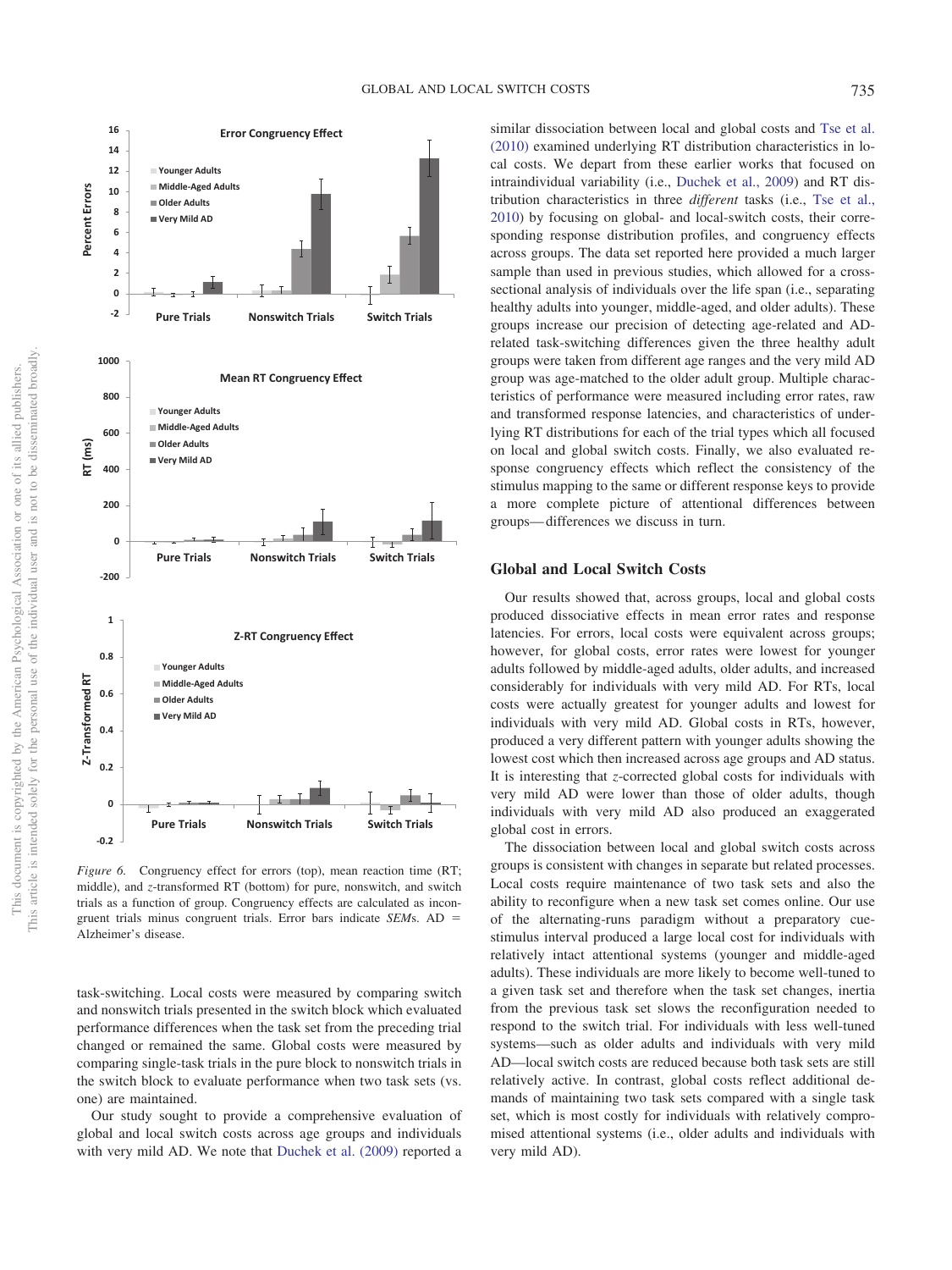Consistent with this perspective, [Whitson, Karayanidis, and](#page-12-26) [Michie \(2012\)](#page-12-26) also evaluated local and global switch costs using a CVOE paradigm in younger and older adults. In their paradigm, switch block trials were presented in a pseudorandom order instead of a predictable alternating-runs sequence, however a cue-stimulus interval of 150 or 1,000 ms was placed between the cue and the target. Whitson et al. argued that individuals would be more likely to recruit additional preparatory processes when sufficient time was provided to prepare for the target response. Consistent with our dissociative patterns, global costs were greater for older than younger adults and local costs were greater for younger than older adults. Of note, although local costs decreased with a longer response interval, younger adults still produced the greatest local cost. Therefore, even when additional time is provided to reconfigure the task set for the upcoming switch trial, the attentional system of younger adults, which becomes well-tuned to a task set with the increasing time, still produced an exaggerated local cost.

It is also important to note that age-related changes in response costs, particularly for local costs, are not consistent in the extent literature and are likely because of specific characteristics of the switch tasks used across studies. Although global switch costs have generally been found to be greater in older adults and in impaired individuals [\(Belleville et al., 2008;](#page-11-3) [Kray, 2006;](#page-11-21) [Kray, Li,](#page-11-22) [& Lindenberger, 2002;](#page-11-22) [Reimers & Maylor, 2005;](#page-12-9) [Whitson et al.,](#page-12-26) [2012;](#page-12-26) though see [Schmitter-Edgecombe & Sanders, 2009,](#page-12-27) for an exception), local costs have shown an age-related increase [\(Bel](#page-11-3)[leville et al., 2008\)](#page-11-3), a decrease [\(Whitson et al., 2012,](#page-12-26) and the results from the present study), or no difference across age groups [\(Kray, Eppinger, & Mecklinger, 2005;](#page-11-23) [Reimers & Maylor, 2005\)](#page-12-9). There are several differences across paradigms that are likely to produce the different patterns, including the sequencing of trials presented in the switch block (alternating-runs vs. random trials), the timing of the task cue and stimulus (simultaneous vs. delayed interval), amount of practice trials prior to experimental trials, and whether responses are made to bivalent or univalent targets (e.g., [Schmitter-Edgecombe & Sanders, 2009\)](#page-12-27). Clearly, the alternatingruns sequence appears to systematically decrease local costs across four groups of participants. Possibly, the younger and middle-aged adults may be more likely to proactively benefit from the repeated trial sequence, and this may enhance the tuning of a task set which leads to a larger cost when the task set switches.

As the [Whitson et al. \(2012\)](#page-12-26) study indicated, this age-related difference can also occur with random switch trials when a preparatory cue is provided prior to the presentation of the trial. This preparatory task set account may also accommodate the results from [Belleville et al. \(2008\).](#page-11-3) Specifically, in their study, switch trials were presented randomly every 5 to 9 trials instead of every other trial in the present study. Possibly, the greater number of repeated trials reinforced the task set sufficiently even for the impaired participants to show an increased local cost. Of course, as mentioned in the Introduction, there are additional design differences that are noteworthy between the present study and Belleville et al., such as the amount of practice and type of switching task, which would need to be parametrically manipulated to identify the locus of the difference. Regardless, the present results (and [Whit](#page-12-26)[son et al., 2012\)](#page-12-26) are particularly noteworthy in demonstrating facilitation in switching in participants who have decreased cognitive control.4

It is also worth noting that there are other switch-type tasks that have been used to compare healthy individuals and individuals with mild AD that do not compare trial level differences to calculate global and local switch costs. For example, [Fine et al.](#page-11-24) [\(2008\)](#page-11-24) showed performance differences between individuals who showed signs of cognitive decline consistent with early stage AD within the following year, compared with individuals who did not in a variant of the Stroop task known as the color-word interference test (CWIT). In the CWIT, participants are presented Stroop trials and complete a switch block in which participants are cued to either name the color of a presented word or simply read the word. The switch block is then compared with pure blocks in which participants only name the color or read the word. The primary measure reported was the total time to complete all trials within the switch block because Fine et al. did not separate switch and nonswitch trials to compute local costs. Individuals who were likely to develop early stage AD took longer to complete the switch block than healthy individuals, which suggests that total time to complete the switch block may act as another metric for displaying differences associated with cognitive decline. Although the present study does not have a longitudinal component, the overall pattern is similar to the Fine et al. study when comparing the earliest stages of AD to control participants. Specifically, individuals with very mild AD took longer to complete nonswitch and switch trials than did healthy controls, and they made substantially more errors than age-matched controls.

In a separate study, [Hutchison et al. \(2010\)](#page-11-15) also evaluated a variant of the CWIT paradigm, but importantly, separated switch and nonswitch trial to compute local costs. Switch and nonswitch trials were presented using the alternating-runs sequence. Consistent with our local cost pattern in the CVOE task, individuals with very mild AD showed a reduced local cost relative to healthy older adults and younger adults. Thus, the reduced local cost for impaired individuals occurs in other paradigms. In this light, it is worth noting that Hutchison et al. did not include a pure block of trials and therefore global costs could not be computed.

Given the qualitative differences between local and global costs between healthy older adults and individuals with very mild AD, another interesting prospect is determining how these costs change over time across individuals as attention begins to decline. It

 $4 \text{ A second possibility, noted elsewhere (Tse et al., 2010), is that groups}$  $4 \text{ A second possibility, noted elsewhere (Tse et al., 2010), is that groups}$  $4 \text{ A second possibility, noted elsewhere (Tse et al., 2010), is that groups}$ may show different strategies on switch block trials. For instance, individuals with compromised attentional systems may be more likely to look toward the cue on the screen before making their response. In the switch block, these individuals may be looking up toward the cue similarly on both switch and nonswitch trials which may lead to similar response latencies and thus a diminished local cost. Although we did not record the frequency with which all participants looked toward the cue, Tse et al. did investigate this issue when this task was initially implemented. Specifically, eye movements were monitored online by the experimenter via a mirror placed above the monitor. The results indicated that there were no differences between healthy older adults and individuals with very mild AD in the frequency in which they looked at the cue during the switch block. Of course, eye movements are only an indirect way of measuring the maintenance of the trial sequencing; however, given a recent meta-analysis that has shown similar age-related differences in switch costs using different switch-task variants [\(Wasylyshyn et al., 2011\)](#page-12-7), we believe that the present large group dissociations are not likely because of differences in external cue use. However, we acknowledge that this issue should be more systematically explored in future research.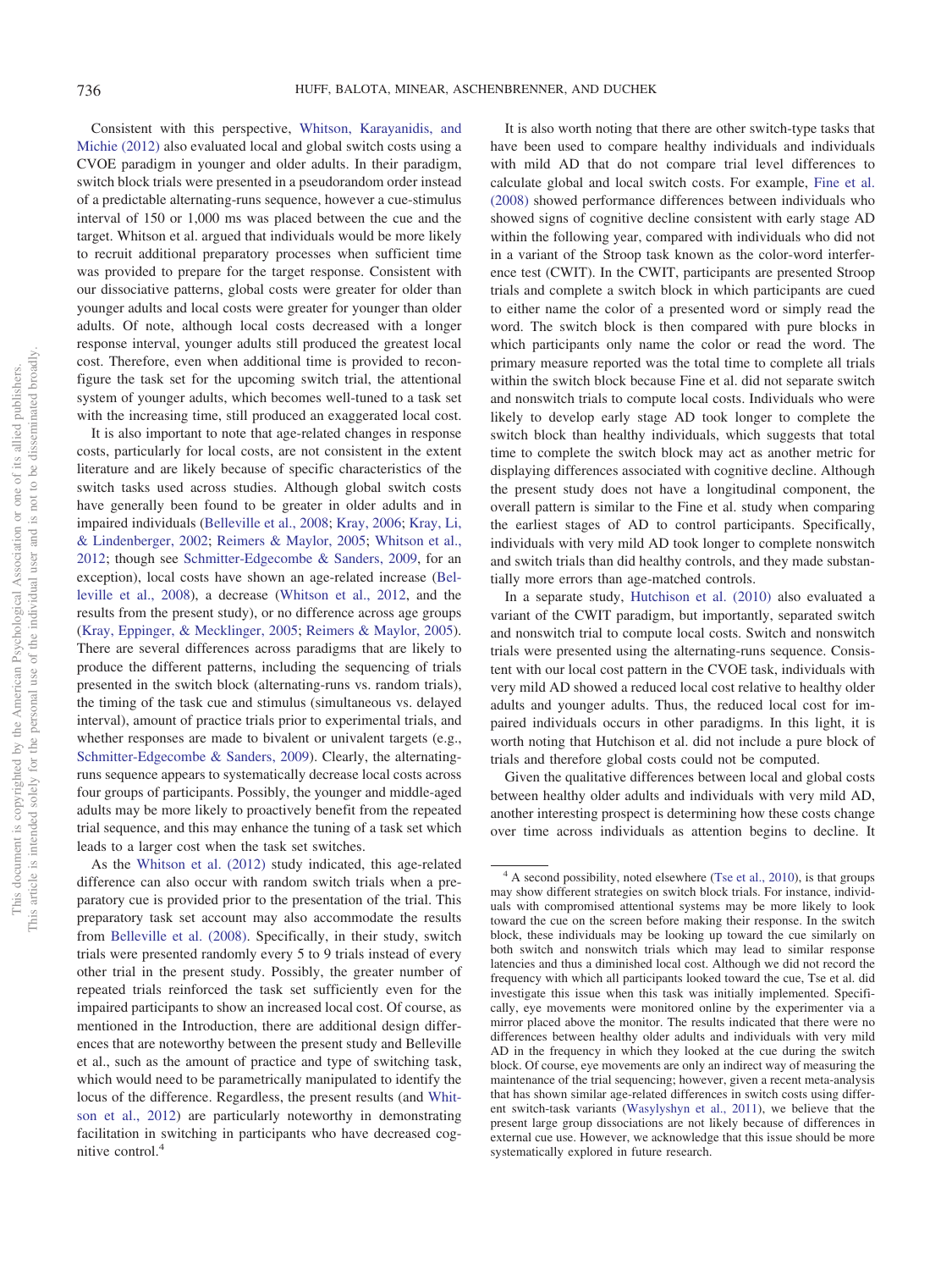should be noted that the current study compared a group of individuals in the earliest detectable stage of AD with older adults who were free of any detectable cognitive impairment. It is possible that the dissociative pattern of global and local costs could hold clinical utility for identifying individuals who are at risk for decline. Specifically, in the present paradigm, one may examine the point in which global costs become greater than local costs within an individual. As shown in the bottom of [Figure 2,](#page-5-0) this global cost begins to exceed local costs in the healthy older adults, and the separation of these costs increases in the individuals with very mild AD. Thus, the intersection of these two costs could be an important cognitive marker that may suggest the development of clinical abnormality. In this light, it is noteworthy that the present CVOE switching task is relatively short and is completed in less than 10 min, which makes it potentially useful in a clinical setting.

Finally, we note that although we account for global and local switch costs to be influenced by how well an individual's attentional system is tuned to a given task set, we note a separate account of task-switching differences. Specifically, [Bryck and](#page-11-25) [Mayr \(2008;](#page-11-25) see also [Mayr, Kuhns, & Hubbard, 2014\)](#page-12-16) have suggested that local task-switching effects may not be due to the residual task set from the previous trial as traditionally argued, but instead reflect an updating of working memory to adjust from the previous task setting stored in long-term memory. Evidence for this process has been found using an asymmetrical-switch task such as the Stroop task in which one task set (e.g., word naming) is dominant over the other nondominant task set (e.g., color naming). [Bryck and Mayr \(2008\)](#page-11-25) have shown a cost for nondominant trials even when the task set does not change from the preceding trial, suggesting that a task-set change is not necessary to produce a cost. Our use of the CVOE switch task differs from the Stroop task in that the response asymmetry found between color and word dimensions (because of the relatively automatic word-reading process) may be larger than CV and OE task sets in our switch task. To examine a possible asymmetry, we split CV and OE pure block trials on errors and RTs across groups to determine whether task set responses were similar. Although there was some evidence that CV and OE trials were asymmetrical with OE trials  $(M RT =$ 1,121 ms) being more difficult than CV trials  $(M RT = 1,040 \text{ ms})$ in response latencies ( $p < .01$ ), this difference did not occur in error rates (OE =  $3.1\%$  vs. CV =  $2.5\%, p = .37$ ). Importantly, there was no hint of an interaction with either response latencies or errors with group ( $Fs < 1$ ), demonstrating that differences in task asymmetry cannot accommodate the present group differences.

## **Vincentile Analyses**

An intriguing and novel aspect of the present results are the different patterns of local and global switch costs on the RT distributions, as reflected by the Vincentile analyses. For the younger adults, there was an increase in the local switch cost across Vincentiles, whereas for the more impaired individuals, there was a remarkable decrease across Vincentiles. Based on these results, it appears that the cost of local switching affects relatively slower RTs as indicated by later bins in younger adults more than in older adults and individuals with early stage AD. These results suggest that there are differences in the degree to which individuals can exert control on the more difficult slower trials. It is possible that the task set is not maintained sufficiently

for the difficult slow trials, and as time passes, there is little local switch cost in the older and very mildly demented individuals.

In global costs, the Vincentiles are quite different. Young adults now produce relatively little increase in the global cost across Vincentiles until the final bin and the other groups produce a systematic increase in the global cost across Vincentiles, particularly for older adults and individuals with very mild AD. The load of having to maintain two task sets appears to be particularly troublesome for the slower more difficult trials in the most compromised individuals. In this light, Vincentile analyses provide converging evidence of a clear dissociation between the two types of switching costs across these groups of individuals. Finally, these distributional analyses provide further evidence of the utility of this approach in analyzing response latencies. In particular, [Figure](#page-7-0) [5](#page-7-0) shows that differences across groups are largest in the slowest Vincentiles, thereby producing the greatest discrimination. This pattern is also consistent with the worse performance rule [\(Coyle,](#page-11-26) [2003;](#page-11-26) [Larson & Alderton, 1990\)](#page-11-27), wherein individual differences in fluid intelligence are best captured in the most difficult trials.

## **Congruency Effects**

The results from the congruency analyses were also quite clear. As noted, the congruency effect refers to trials in which mappings of a given stimulus correspond to the same versus different keys. It is interesting that this variable had no effect on accuracy or response latencies in the younger and the middle-aged adults in the nonswitch trials. However, an effect did emerge on the accuracy data on the switch trials in the middle-aged adults and in both the switch and nonswitch trials in the older adults and individuals with very mild AD. This pattern appears reminiscent of the Simon effect in which there is inconsistency in the mapping of the stimulus onto response keys. Notably, in a study with younger adults, older adults, and very mildly demented individuals, [Castel](#page-11-14) [et al. \(2007\)](#page-11-14) found a similar pattern in that error rates were most discriminating across participants. This is also consistent with work from other standard attentional selection tasks such as Stroop (e.g., [Balota et al., 2010;](#page-11-7) [Hutchison et al., 2010\)](#page-11-15) and Semantic Verification [\(Aschenbrenner et al., 2015\)](#page-11-28) where accuracy in speeded tasks is most discriminating across healthy older adults and early stage AD. Thus, the present congruency results provide converging evidence regarding an age- and AD-related deficit in attentional selection of a response under conditions of multiple competing stimulus-response mappings.

## **Conclusions**

In summary, the results of the present task-switching study show dissociations in local and global switch costs across four different groups of individuals in a large sample of participants. First, our results suggest that maintaining two task sets (vs. one) results in a global response cost for both errors and response latencies, which increase across age groups and the presence of AD (primarily in errors), showing that groups with reduced attentional abilities show exaggerated global costs. Second, actively switching between two task sets produces a task reconfiguration cost that similarly increases errors and response latencies. It is important that in contrast to the global cost, this local switch cost systematically decreases across the young, middle-aged, older, and indi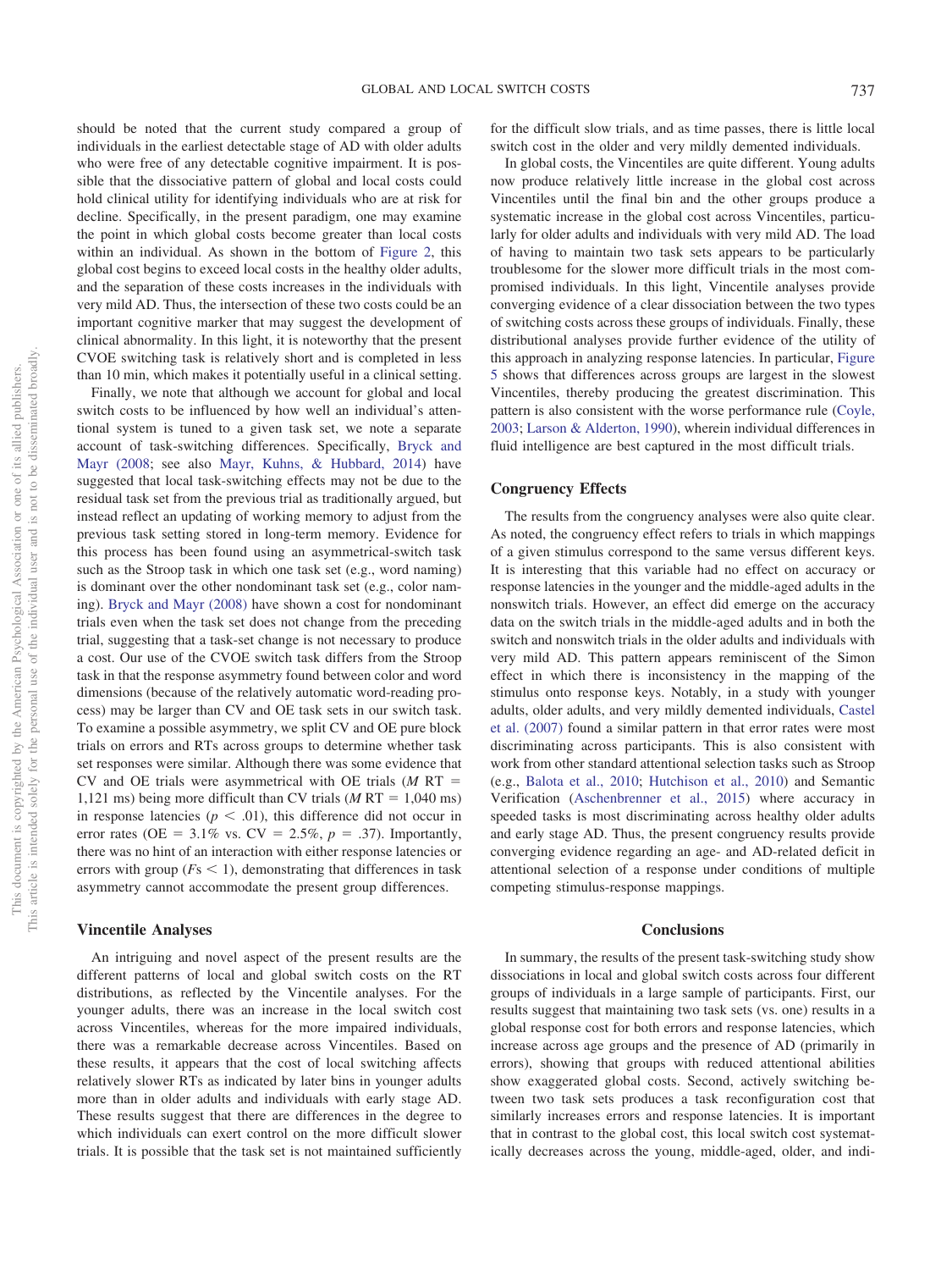viduals with very mild AD. We argue that younger adults are highly tuned to the task demands of each trial, and therefore switching to a different task set produces a large local cost. In contrast, more impaired individuals are not as highly tuned and therefore switching to a different task is not as costly. The dissociation between local and global switch costs across groups was also found at the level of RT distributions, wherein the effect of these costs across groups are exaggerated in the slower more difficult trials. Thus, the present results provide an intriguing pattern in which more impaired individuals actually benefit from the lack of a highly tuned attentional set, at least as reflected by local switch costs.

#### **References**

- <span id="page-11-0"></span>Albert, M., Blacker, D., Moss, M. B., Tanzi, R., & McArdle, J. J. (2007). Longitudinal change in cognitive performance among individuals with mild cognitive impairment. *Neuropsychology, 21,* 158 –169. [http://dx](http://dx.doi.org/10.1037/0894-4105.21.2.158) [.doi.org/10.1037/0894-4105.21.2.158](http://dx.doi.org/10.1037/0894-4105.21.2.158)
- <span id="page-11-28"></span>Aschenbrenner, A. J., Balota, D. A., Tse, C.-S., Fagan, A. M., Holtzman, D. M., Benzinger, T. L. S., & Morris, J. C. (2015). Alzheimer disease biomarkers, attentional control, and semantic memory retrieval: Synergistic and mediational effects of biomarkers on a sensitive cognitive measure in non-demented older adults. *Neuropsychology, 29,* 368 –381. <http://dx.doi.org/10.1037/neu0000133>
- <span id="page-11-1"></span>Baddeley, A. D., Baddeley, H. A., Bucks, R. S., & Wilcock, G. K. (2001). Attentional control in Alzheimer's disease. *Brain: A Journal of Neurology, 124,* 1492–1508. <http://dx.doi.org/10.1093/brain/124.8.1492>
- <span id="page-11-2"></span>Balota, D. A., & Faust, M. E. (2001). Attention and dementia of the Alzheimer's type. In F. Boller & S. Cappa (Eds.), *Handbook of neuropsychology* (2nd ed., Vol. 6, pp. 51– 80. New York, NY: Elsevier Science.
- <span id="page-11-7"></span>Balota, D. A., Tse, C.-S., Hutchison, K. A., Spieler, D. H., Duchek, J. M., & Morris, J. C. (2010). Predicting conversion to dementia of the Alzheimer's type in a healthy control sample: The power of errors in Stroop color naming. *Psychology and Aging, 25,* 208 –218. [http://dx.doi.org/10](http://dx.doi.org/10.1037/a0017474) [.1037/a0017474](http://dx.doi.org/10.1037/a0017474)
- <span id="page-11-12"></span>Balota, D. A., & Yap, M. J. (2011). Moving beyond the mean in studies of mental chonometry: The power of response time distributional analyses. *Current Directions in Psychological Science, 20,* 160 –166. [http://dx.doi](http://dx.doi.org/10.1177/0963721411408885) [.org/10.1177/0963721411408885](http://dx.doi.org/10.1177/0963721411408885)
- <span id="page-11-13"></span>Balota, D. A., Yap, M. J., Cortese, M. J., & Watson, J. M. (2008). Beyond mean response latency: Response time distributional analyses of semantic priming. *Journal of Memory and Language, 59,* 495–523. [http://dx](http://dx.doi.org/10.1016/j.jml.2007.10.004) [.doi.org/10.1016/j.jml.2007.10.004](http://dx.doi.org/10.1016/j.jml.2007.10.004)
- <span id="page-11-3"></span>Belleville, S., Bherer, L., Lepage, E., Chertkow, H., & Gauthier, S. (2008). Task switching capacities in persons with Alzheimer's disease and mild cognitive impairment. *Neuropsychologia, 46,* 2225–2233. [http://dx.doi](http://dx.doi.org/10.1016/j.neuropsychologia.2008.02.012) [.org/10.1016/j.neuropsychologia.2008.02.012](http://dx.doi.org/10.1016/j.neuropsychologia.2008.02.012)
- <span id="page-11-17"></span>Berg, L., McKeel, D. W., Jr., Miller, J. P., Storandt, M., Rubin, E. H., Morris, J. C.,... Saunders, A. M. (1998). Clinicopathologic studies in cognitively healthy aging and Alzheimer's disease: Relation of histologic markers to dementia severity, age, sex, and apolipoprotein E genotype. *Archives of Neurology, 55,* 326 –335. [http://dx.doi.org/10](http://dx.doi.org/10.1001/archneur.55.3.326) [.1001/archneur.55.3.326](http://dx.doi.org/10.1001/archneur.55.3.326)
- <span id="page-11-25"></span>Bryck, R. L., & Mayr, U. (2008). Task selection cost asymmetry without task switching. *Psychonomic Bulletin & Review, 15,* 128 –134. [http://dx](http://dx.doi.org/10.33758/PBR.15.1.128) [.doi.org/10.33758/PBR.15.1.128](http://dx.doi.org/10.33758/PBR.15.1.128)
- <span id="page-11-19"></span>Buschke, H. (1973). Selective reminding for analysis of memory and learning. *Journal of Verbal Learning & Verbal Behavior, 12,* 543–550. [http://dx.doi.org/10.1016/S0022-5371\(73\)80034-9](http://dx.doi.org/10.1016/S0022-5371%2873%2980034-9)
- <span id="page-11-14"></span>Castel, A. D., Balota, D. A., Hutchison, K. A., Logan, J. M., & Yap, M. J. (2007). Spatial attention and response control in healthy younger and older adults and individuals with Alzheimer's disease: Evidence for

disproportionate selection impairments in the Simon task. *Neuropsychology, 21,* 170 –182. <http://dx.doi.org/10.1037/0894-4105.21.2.170>

- <span id="page-11-5"></span>Castel, A. D., Balota, D. A., & McCabe, D. P. (2009). Memory efficiency and the strategic control of attention at encoding: Impairments of valuedirected remembering in Alzheimer's disease. *Neuropsychology, 23,* 297–306. <http://dx.doi.org/10.1037/a0014888>
- <span id="page-11-8"></span>Clark, L. R., Schiehser, D. M., Weissberger, G. H., Salmon, D. P., Delis, D. C., & Bondi, M. W. (2012). Specific measures of executive function predict cognitive decline in older adults. *Journal of the International Neuropsychological Society, 18,* 118 –127. [http://dx.doi.org/10.1017/](http://dx.doi.org/10.1017/S1355617711001524) [S1355617711001524](http://dx.doi.org/10.1017/S1355617711001524)
- <span id="page-11-26"></span>Coyle, T. R. (2003). A review of the worst performance rule: Evidence, theory, and alternative hypotheses. *Intelligence, 31,* 567–587. [http://dx](http://dx.doi.org/10.1016/S0160-2896%2803%2900054-0) [.doi.org/10.1016/S0160-2896\(03\)00054-0](http://dx.doi.org/10.1016/S0160-2896%2803%2900054-0)
- <span id="page-11-4"></span>Duchek, J. M., Balota, D. A., Tse, C.-S., Holtzman, D. M., Fagan, A. M., & Goate, A. M. (2009). The utility of intraindividual variability in selective attention tasks as an early marker for Alzheimer's disease. *Neuropsychology, 23,* 746 –758. <http://dx.doi.org/10.1037/a0016583>
- <span id="page-11-6"></span>Dywan, J., & Jacoby, L. (1990). Effects of aging on source monitoring: Differences in susceptibility to false fame. *Psychology and Aging, 5,* 379 –387. <http://dx.doi.org/10.1037/0882-7974.5.3.379>
- <span id="page-11-20"></span>Faust, M. E., Balota, D. A., Spieler, D. H., & Ferraro, F. R. (1999). Individual differences in information-processing rate and amount: Implications for group differences in response latency. *Psychological Bulletin, 125,* 777–799. <http://dx.doi.org/10.1037/0033-2909.125.6.777>
- <span id="page-11-24"></span>Fine, E. M., Delis, D. C., Wetter, S. R., Jacobson, M. W., Jak, A. J., McDonald, C. R.,... Bondi, M. W. (2008). Cognitive discrepancies versus APOE genotype as predictors of cognitive decline in normalfunctioning elderly individuals: A longitudinal study. *The American Journal of Geriatric Psychiatry, 16,* 366 –374. [http://dx.doi.org/10.1097/](http://dx.doi.org/10.1097/JGP.0b013e3181629957) [JGP.0b013e3181629957](http://dx.doi.org/10.1097/JGP.0b013e3181629957)
- <span id="page-11-16"></span>Folstein, M. F., Folstein, S. E., & McHugh, P. R. (1975). "Mini-mental state": A practical method for grading the cognitive state of patients for the clinician. *Journal of Psychiatric Research, 12,* 189 –198. [http://dx](http://dx.doi.org/10.1016/0022-3956%2875%2990026-6) [.doi.org/10.1016/0022-3956\(75\)90026-6](http://dx.doi.org/10.1016/0022-3956%2875%2990026-6)
- <span id="page-11-18"></span>Goodglass, H., & Kaplan, E. (1983). *Boston Naming Test*. Philadelphia, PA: Lea & Febiger.
- <span id="page-11-10"></span>Hultsch, D. F., MacDonald, S. W. S., & Dixon, R. A. (2002). Variability in reaction time performance of younger and older adults. *The Journals of Gerontology Series B, Psychological Sciences and Social Sciences, 57,* P101–P115. <http://dx.doi.org/10.1093/geronb/57.2.P101>
- <span id="page-11-11"></span>Hultsch, D. F., Strauss, E., Hunter, M. A., & MacDonald, S. W. S. (2008). Intraindividual variability, cognition, and aging. In F. I. M. Craik & T. A. Salthouse (Eds.), *The handbook of aging and cognition* (3rd ed.). New York, NY: Psychology Press.
- <span id="page-11-15"></span>Hutchison, K. A., Balota, D. A., & Duchek, J. M. (2010). The utility of Stroop task switching as a marker for early-stage Alzheimer's disease. *Psychology and Aging, 25,* 545–559. [http://dx.doi.org/10.1037/](http://dx.doi.org/10.1037/a0018498) [a0018498](http://dx.doi.org/10.1037/a0018498)
- <span id="page-11-21"></span>Kray, J. (2006). Task-set switching under cue-based versus memory-based switching conditions in younger and older adults. *Brain Research, 1105,* 83–92. <http://dx.doi.org/10.1016/j.brainres.2005.11.016>
- <span id="page-11-23"></span>Kray, J., Eppinger, B., & Mecklinger, A. (2005). Age differences in attentional control: An event-related potential approach. *Psychophysiology, 42,* 407– 416. <http://dx.doi.org/10.1111/j.1469-8986.2005.00298.x>
- <span id="page-11-22"></span>Kray, J., Li, K. Z. H., & Lindenberger, U. (2002). Age-related changes in task-switching components: The role of task uncertainty. *Brain and Cognition, 49,* 363–381. <http://dx.doi.org/10.1006/brcg.2001.1505>
- <span id="page-11-9"></span>Kray, J., & Lindenberger, U. (2000). Adult age differences in task switching. *Psychology and Aging, 15,* 126 –147. [http://dx.doi.org/10.1037/](http://dx.doi.org/10.1037/0882-7974.15.1.126) [0882-7974.15.1.126](http://dx.doi.org/10.1037/0882-7974.15.1.126)
- <span id="page-11-27"></span>Larson, G. E., & Alderton, D. L. (1990). Reaction time variability and intelligence: A 'worst performance' analysis of individual differences.